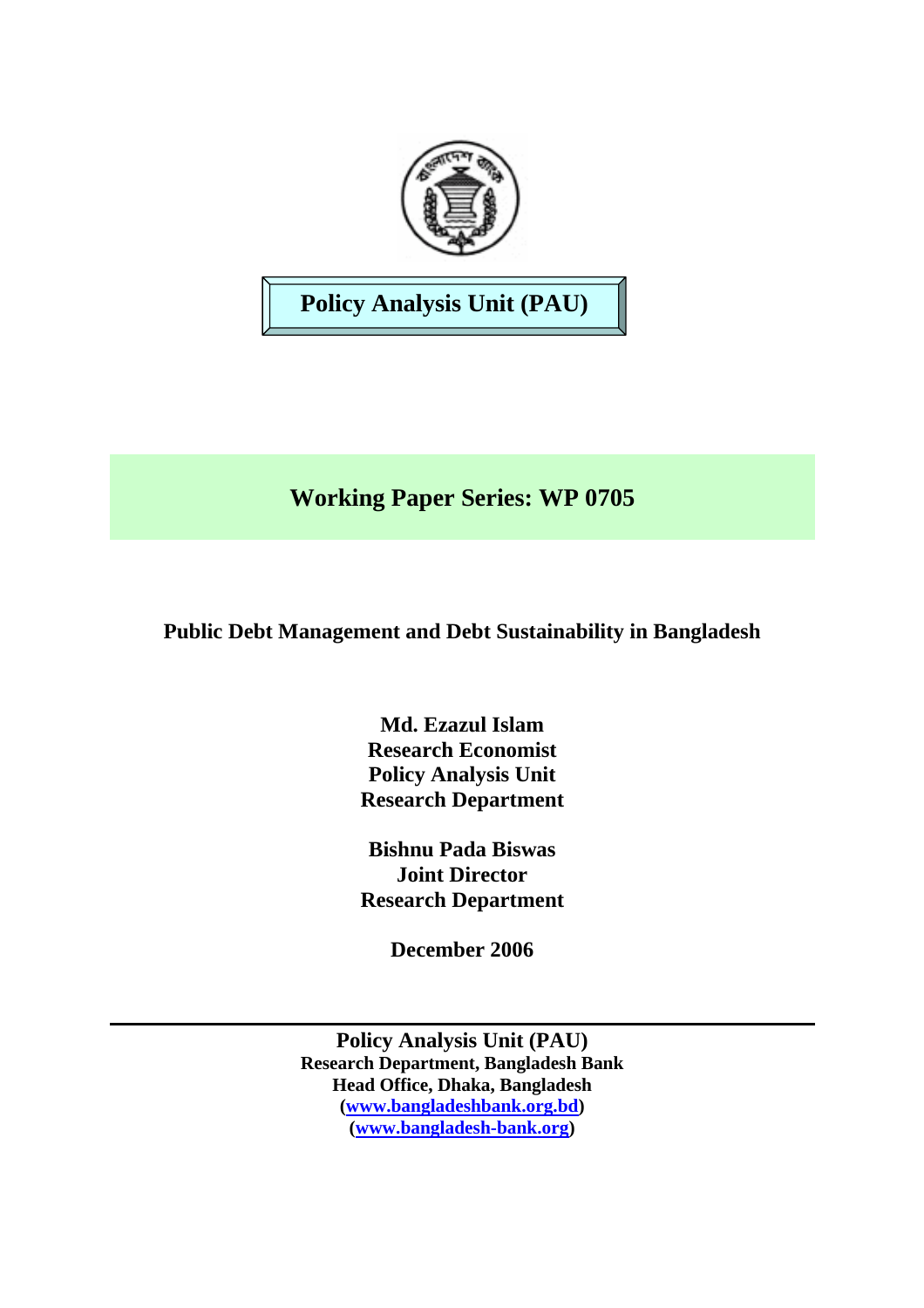

**Policy Analysis Unit\* (PAU)** 

# **Working Paper Series: WP 0705**

## **Public Debt Management and Debt Sustainability in Bangladesh**

**Md. Ezazul Islam Research Economist Policy Analysis Unit Research Department** 

**Bishnu Pada Biswas Joint Director Research Department** 

## **December 2006**

### **Copyright © 2006 by Bangladesh Bank**

*\* In an attempt to upgrade the capacity for research and policy analysis at Bangladesh Bank (BB), PAU prepares and publishes several Working Papers on macroeconomic research every quarter. These papers reflect research in progress, and as such comments are most welcome. It is anticipated that a majority of these papers will eventually be published in learned journals after the due review process. Neither the Board of Directors nor the management of BB or any agency of the Government of Bangladesh, however, necessarily endorses any or all of the views expressed in these Papers. The latter reflect views based on professional analysis carried out by the research staff of Bangladesh Bank, and hence the usual caveat as to the veracity of research reports applies.* 

**[An electronic version of this paper is available at [www.bangladeshbank.org.bd](http://www.bangladeshbank.org.bd/research/pau.html)]**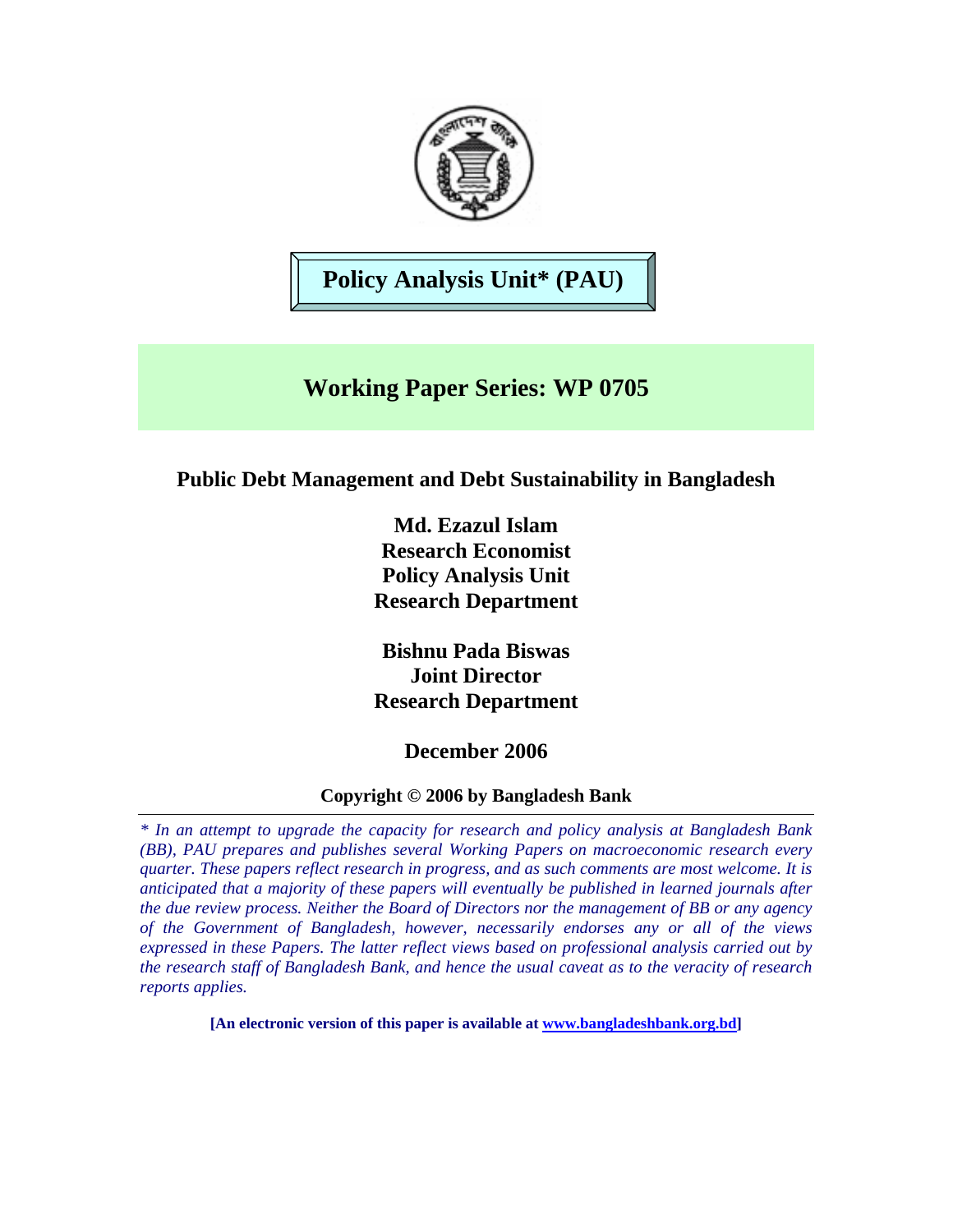#### **Public Debt Management and Debt Sustainability in Bangladesh**

## **Md. Ezazul Isla[m\\*](#page-2-0) and Bishnu Pada Biswas\***

**December 2006** 

#### **Abstract**

*The main objectives of the paper are: (i) to review the trend in debt composition (ii) to review debt financing sources, and (iii) to assess and analyze debt sustainability of Bangladesh. Debt sustainability equations, covering growth rate, inflation, interest rate, exchange rate and primary deficit (including seignorage) have been estimated for the sample period of FY81-FY06 for assessing debt dynamics. It is found that interest rate component demonstrates stronger influence than that of growth, primary deficit and exchange rate depreciation variables in changing the debt-GDP ratio. The paper concludes that recent dynamics of debt-GDP ratio is marginally convergent. The paper suggests that interest rate on debt (especially NSD certificate rates) may be maintained to such an extent that real interest rates are well below the real output growth.* 

**Key Words**: **Public Debt, GDP, Primary Deficit, Debt Sustainability.**

**JEL Classification: H61, H62, H63.** 

 $\overline{a}$ 

<span id="page-2-0"></span><sup>\*</sup> The authors are respectively Research Economist, Policy Analysis Unit and Joint Director, Research Department Bangladesh Bank, Dhaka, Bangladesh. The authors would like to thank Prof. Syed M. Ahsan, Resident Economic Adviser, World Bank Institute, Dhaka and Md. Ghulam Murtaza, General Manager (Retired), Research Department, Bangladesh Bank for their valuable suggestions and comments.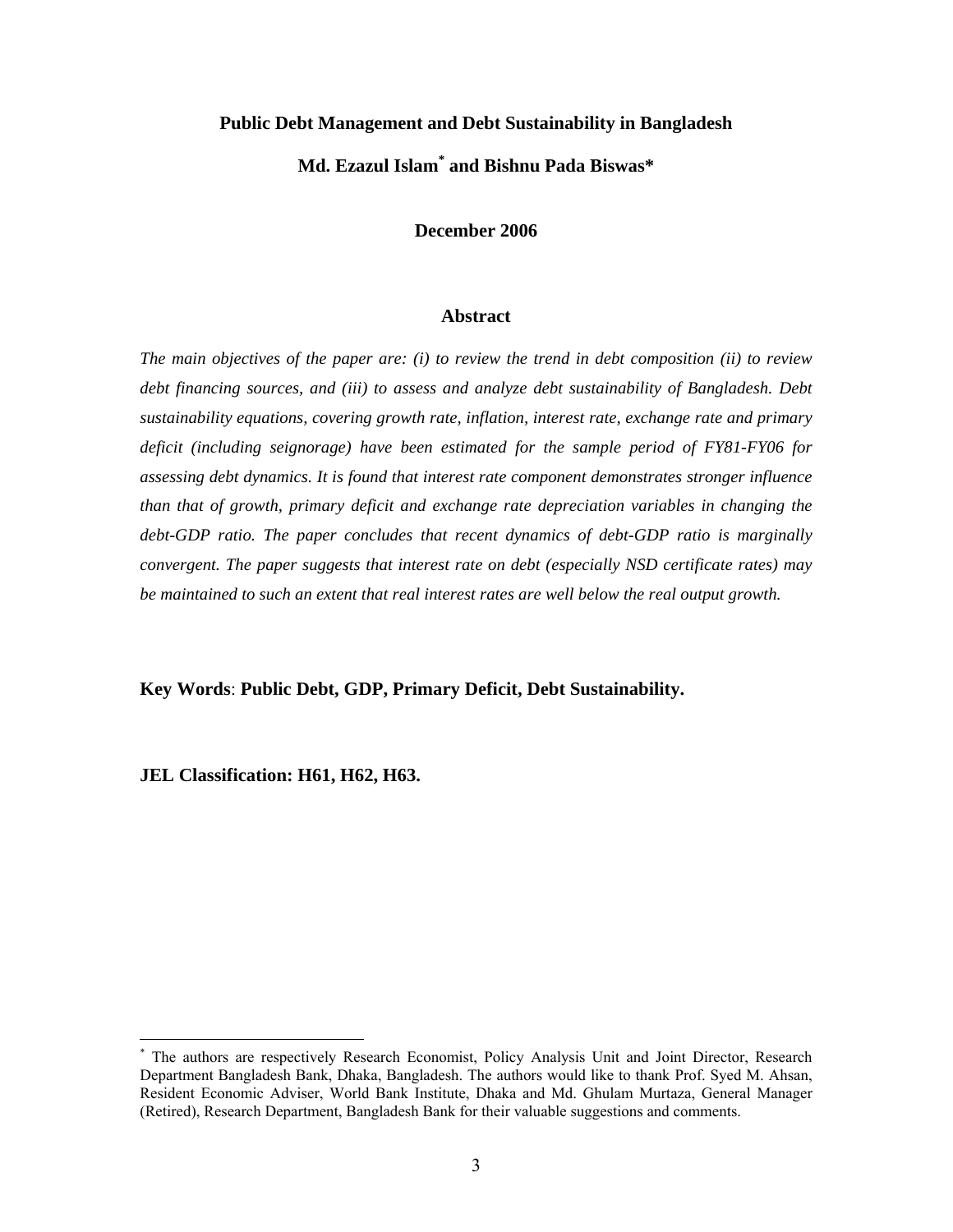### **Public Debt Management and Debt Sustainability in Bangladesh**

### **Md. Ezazul Islam and Bishnu Pada Biswas**

### **Introduction**

The issue of public debt and debt sustainability has long been a concern for policy makers of both fiscal and monetary authority in Bangladesh. High public debt stems from persistent fiscal deficit and has a significant negative effect on economic activity. It leads to high taxes and puts upward pressure on real interest rates, which may crowd out private investment. When a government is no longer able to finance its deficit, it is forced to cut spending or raise revenues, often at times when fiscal policy is needed to help stabilize the economy.

It is important for overall macroeconomic policy to manage the debt and it needs to be coordinated closely with fiscal, monetary and other macroeconomic and financial policies. For this reason, debt manager, fiscal and monetary authorities should share an understanding of the objectives of debt, fiscal and monetary policies, given the interdependence among the policy instruments. Close coordination is needed to choose an appropriate mix of financing and policy adjustment to facilitate economic recovery while preventing the build-up of an unsustainable debt burden.

The main objective of fiscal policy in Bangladesh is to enhance the effectiveness of public expenditure by channeling resources to the appropriate direction and attain faster growth and poverty reduction by mobilizing larger amount of revenue than done presently. With a view to fostering economic growth and accelerating poverty reduction, Bangladesh has been pursuing expansionary fiscal policy since its independence. As a result, total expenditure very often exceeds total revenue which generates fiscal deficit. In the wake of persistent saving-investment gap, export-import gap, and fiscal deficit, a prudent public debt management is an essential issue for sustained macro stability of Bangladesh. Recently, a Debt Management Wing (DMW) has been set up in the Ministry of Finance. The DMW is monitoring debt financing closely with joint collaboration of Bangladesh Bank.

Budget deficit and it's financing in Bangladesh, like in many other developing countries, are very important parameters for analyzing monetary effect as well as the fiscal effect in the country's overall economic development. Many industrialized countries face similar long-term budgetary challenges like Bangladesh and have run persistently large budget deficits in recent decades. These large and persistent budget deficits have generated considerable concern. There is a widespread perception that they reduce growth, and could lead to a crisis if they continue for long or become too large. Thus it is important to examine the sources and effects of budget deficits (Romer, 2003).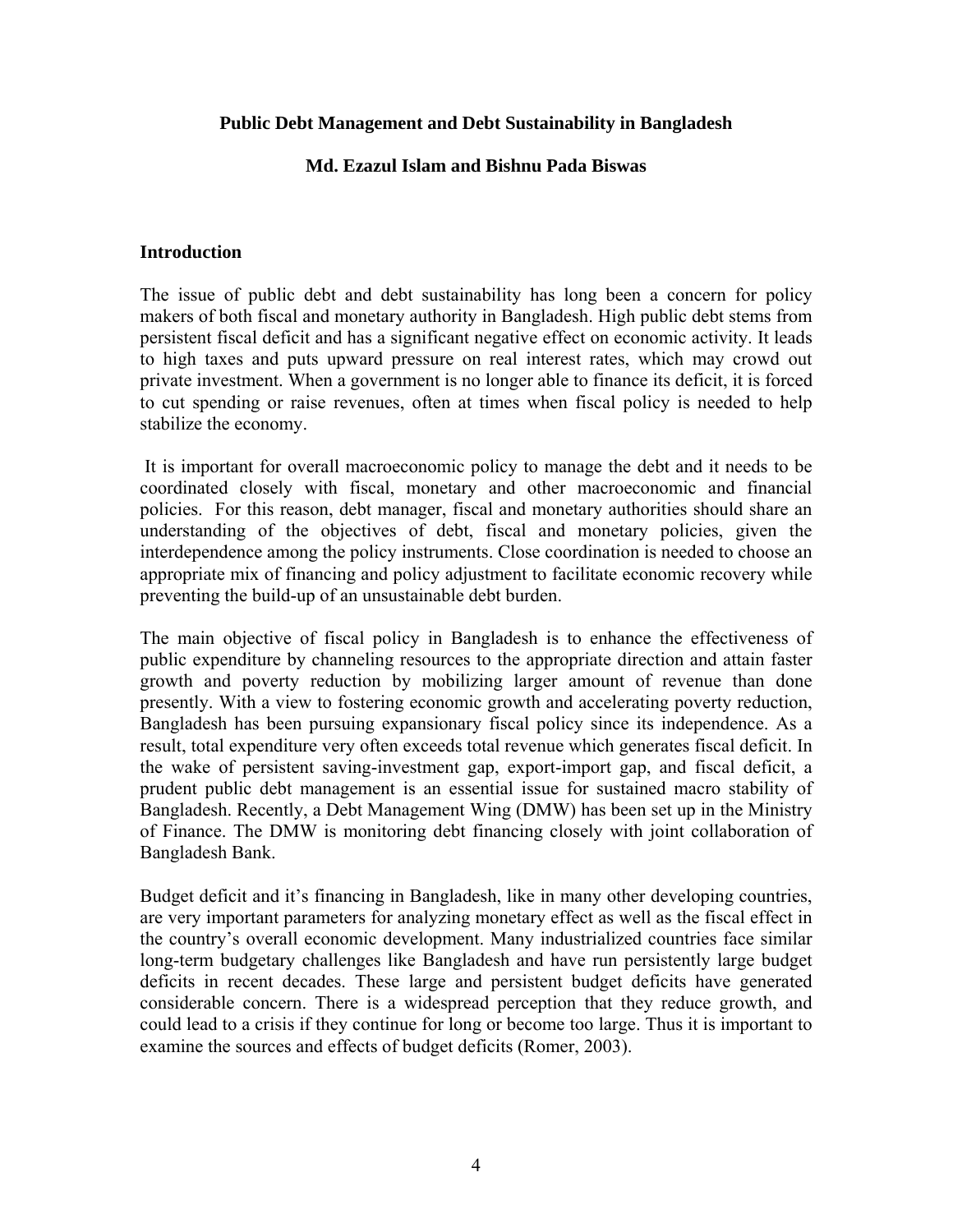An understanding of the financing of fiscal deficit is also important because there are different implications of the method of debt financing in the economy. Economic theory tells that if debt financing is met by borrowing from central bank, it is inflationary; if borrowing is from commercial banks; there is a possibility of crowding out of private sector investment. Again, if it is met by issuing bonds, the cost of debt financing will be high. So, debt financing and the method of its management are important issues. In general, deficit financing is met by expanding monetary base. Debt financing by issuing bond is less popular than the money creation (Dornbush and Fischer, 1990).

Debt sustainability is an essential condition for macroeconomic stability and sustained economic growth. Most often, high public debt levels create repayment flows that can crowd-out much needed public spending, and can generate adverse incentives for private investors to engage in activities that spurt long-term growth. An excessive level of public debt can make the nation vulnerable to interruption in aid flow or to sudden shifts in domestic financial market sentiment. These problems are aggravated by a narrow export and production base and various structural, political, and institutional factors that reduce returns on investment (ADB, 2006).

Government debt becomes unsustainable if it continues to rise indefinitely as a share of GDP, or if the cost of debt servicing absorbs an excessive amount of resources. An assessment of the sustainability of a government's debt position is not readily transparent, but depends on projections of such variables as interest rates, economic growth rates, government revenues and expenditure. However, sustainability is likely to become an issue of growing concern when the growth of government interest payments exceeds that of government revenues. Available data and research reports on Bangladesh indicate that currently the debt obligation of the Government is at a tolerable level.<sup>1</sup> However, these reports do not contain any substantial analysis. Recently, ADB (2005) analyzed only external debt and its sustainability of Bangladesh and argued that Bangladesh has capacity to borrow more.

Following a review of the entire gamut of debt obligations of Bangladesh, the main objectives of the paper are: (i) to review the debt composition, debt financing and its implications, and (ii) to assess and analyze debt sustainability of Bangladesh. Data have been compiled from published government and public documents. Descriptive statistics have also been used for trend analysis and sustainability equations have been estimated for assessing debt dynamics for the sample period of FY81-FY06.

The reminder of the paper is organized as follows: Section II describes the theoretical aspect of debt and Government budget constraint and its implications. Section III describes the trend in total debt, composition of debt and debt financing. Section IV describes the assessment of debt sustainability of Bangladesh; and finally, Section V concludes the paper with a summary and some policy recommendations.

<span id="page-4-0"></span><sup>1</sup> <sup>1</sup> See Economic Review, 2006 and External Resource Flow into Bangladesh, 2005.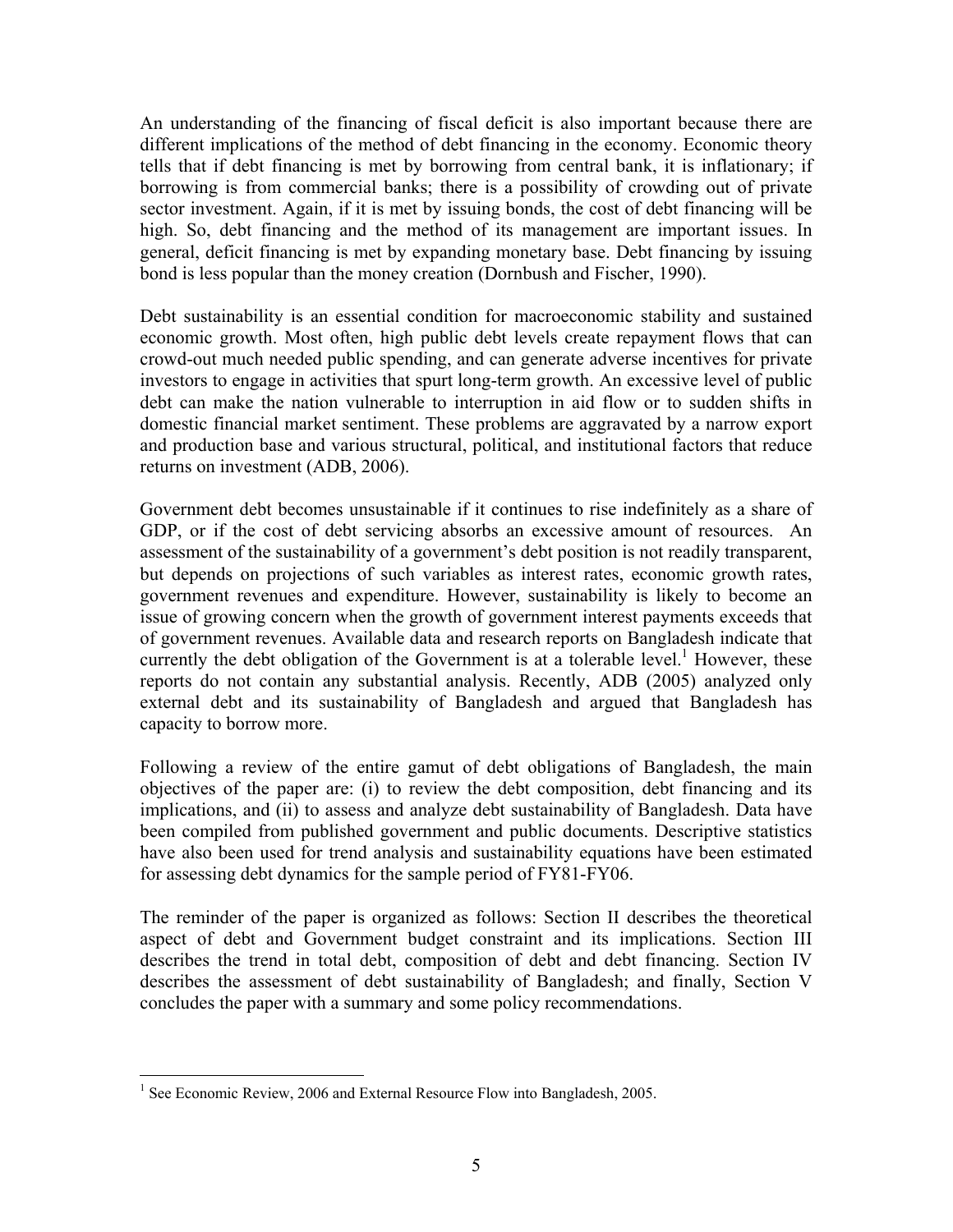### **II. Government Budget Constraint and Debt[2](#page-5-0)**

It is necessary to understand the government's budget constraint before embarking on a discussion of fiscal policy. The government's budget constraints are defined by the equation :

$$
\int_{t=0}^{\infty} e^{-R(t)} G(t) dt \leq -D(0) + \int_{t=1}^{\infty} e^{-R(t)} T(t) dt.
$$
 (1)

where,  $G(t)$  and  $T(t)$  denote the government's real purchases and taxes at time t, and D(0) its initial real debt outstanding. The present value of government's purchases of goods and services must be less than or equal to its initial wealth plus the present value of its tax receipts (net of transfer payments).

In the equation (1) R(t) denotes  $\int r(\Gamma) dt$ , where r(Γ) is the real interest rate at time-Γ. 0  $r(\Gamma)dt$ *t* ∫ Γ= Γ

Thus the value of a unit of output at time t discounted back to time-0 is  $e^{-R(t)}$ .

The government's budget constraint does not prevent it from staying permanently in debt, or even from always increasing the amount of its debt. If the growth rate of *D* is less than the real interest rate, growing *D* satisfies the budget constraint.

The simplest definition of the budget deficit is that it is the rate of change in the stock of debt. The rate of change in the stock of real debt equals the difference between the government's purchases and revenues, plus the real interest on its debt. That is,

$$
\dot{D}(t) = [G(t) - T(t)] \mathbf{r}(t) D(t)
$$
\n(2)

where again  $r(t)$  is the real interest rate at t.

The term in brackets on the right-hand side of (2) is referred to as the primary deficit. Focusing on the primary rather than the total deficit is often a better way of gauging how fiscal policy at a given time is contributing to the government's budget constraint. So if one restates the government budget constraint (1) as

$$
\int_{t=0}^{\infty} e^{-R(t)} \left[ T(t) - G(t) \right] dt \ge D(0)
$$
\n(3)

The budget constraint now states that the government must run primary surpluses large enough in present value to offset its initial debt.

The government budget constraint involves the present values of the entire path of purchases and revenues, and not the deficit at a point in time. As a result, conventional measures of either the primary or total deficit can be misleading about fiscal actions' contribution to the budget constraint. This is clarified by three examples cited below.

 $\overline{a}$ 

<span id="page-5-0"></span> $2$  This section has drawn heavily from Romer (2006).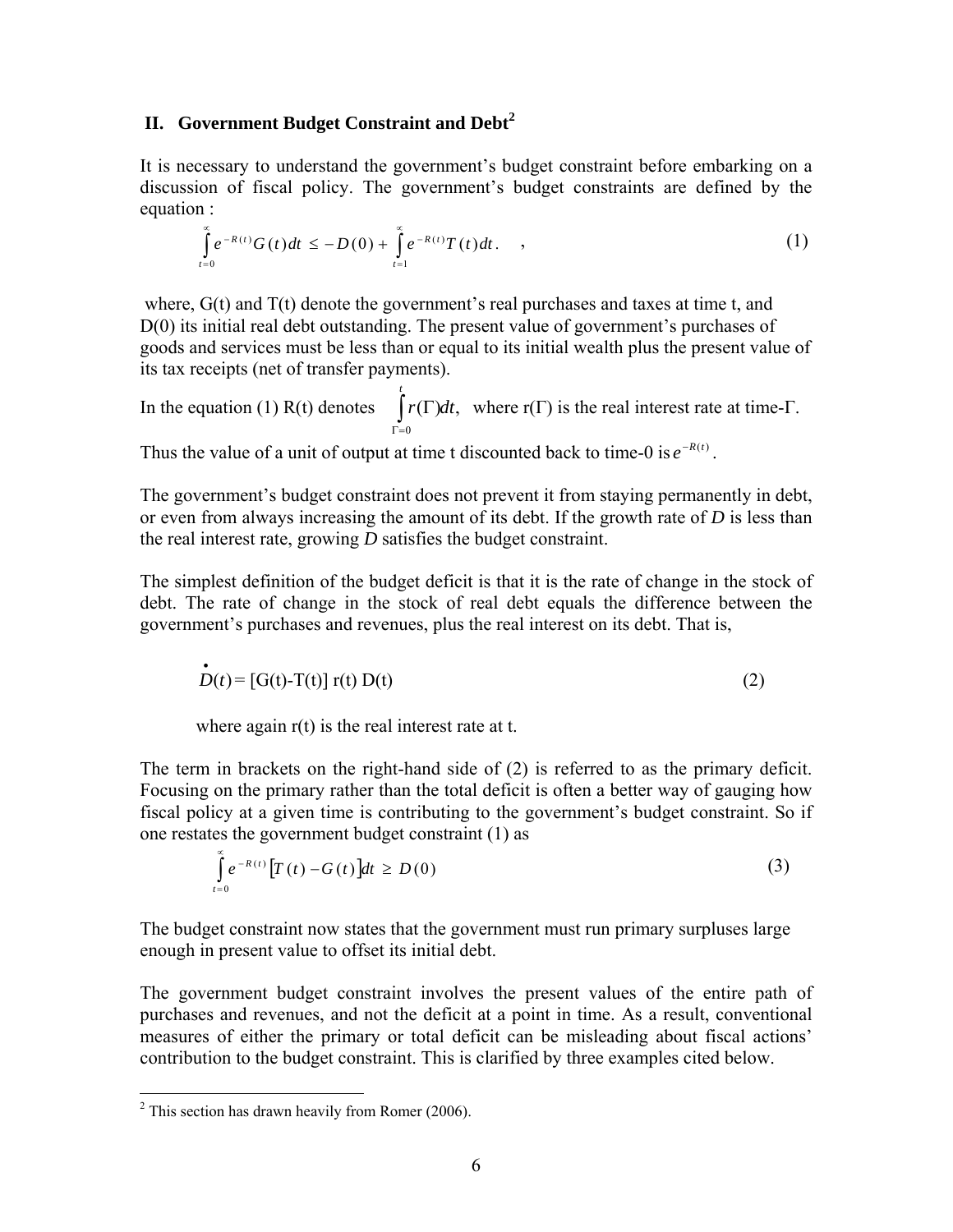The first example dwells on inflation on the measured deficit–the change in nominal debt outstanding– i.e., the conventional purchases and revenues plus the nominal interest rate on the debt. If we let B denote the nominal debt, the nominal deficit is thus

$$
\dot{B}(t) = P(t) [G(t) - T(t)] + i(t) P(t) D(t) , \qquad (4)
$$

where p is the price level and i is the nominal interest rate. When inflation rises, the nominal interest rate for a given real rate rises. Thus interest payments and deficits rise. The higher interest payments are just offsetting the fact that the higher inflation is eroding the real value of debt. Nothing involving the behavior of the real stock of debt, and thus nothing involving the government's budget constraint is affected. By definition, the nominal interest rate equals the real rate plus expected inflation. This allows us to rewrite our expression for the nominal deficit as

$$
\begin{aligned}\n\dot{B}(t) &= P(t)[G(t)-T(t)]+[r(t)+\Pi(t)]P(t)D(t) \\
&= P(t)[\dot{D}(t)+\Pi(t) D(t)],\n\end{aligned}\n\tag{5}
$$

where the second line uses equation (3) for the rate of change in real debt outstanding. Dividing both side of (5) by the price level yield

$$
\frac{\dot{B}}{P(t)} = \dot{D}(t) + \Pi(t) D(t)
$$
\n(6)

That is, as long as the stock of debt is positive, higher inflation raises the conventional measure of the deficit even when the price level deflates it.

The second example is the sale of an asset. If the government sells an asset, it increases current revenue and thus reduces the current deficit. But it also forgoes the revenue which would have been generated in future. In the natural case where the value of the asset equals the present value of the revenue it will produce, the sale has no effect on the present value of the government's revenue. Thus the sale affects the current deficit but does not affect the budget constraint.

The third example is of an un-funded liability. An un-funded liability is a government commitment to incur expenses in the future that is made without provision for corresponding revenues. In contrast to an asset sale, an un-funded liability, provident fund, affects the budget constraints without affecting the current deficit. If the government sells an asset, the set of policies that satisfy the budget constraint is unchanged. If it incurs an un-funded liability, on the other hand, satisfying the budget constraint requires higher future taxes or lower future purchases.

#### **III. Trend in Debt, Composition of Debt and Financing of Debt**

In the wake of persistent high fiscal deficit in the 1970s and 1980s, total debt-GDP ratio in Bangladesh, on average, rose sharply from 33.65 percent during the 1970s to 56.95 percent during the 1980s. During the period, high levels of public debt triggered growth of monetization and financial repression, including forced absorption of Government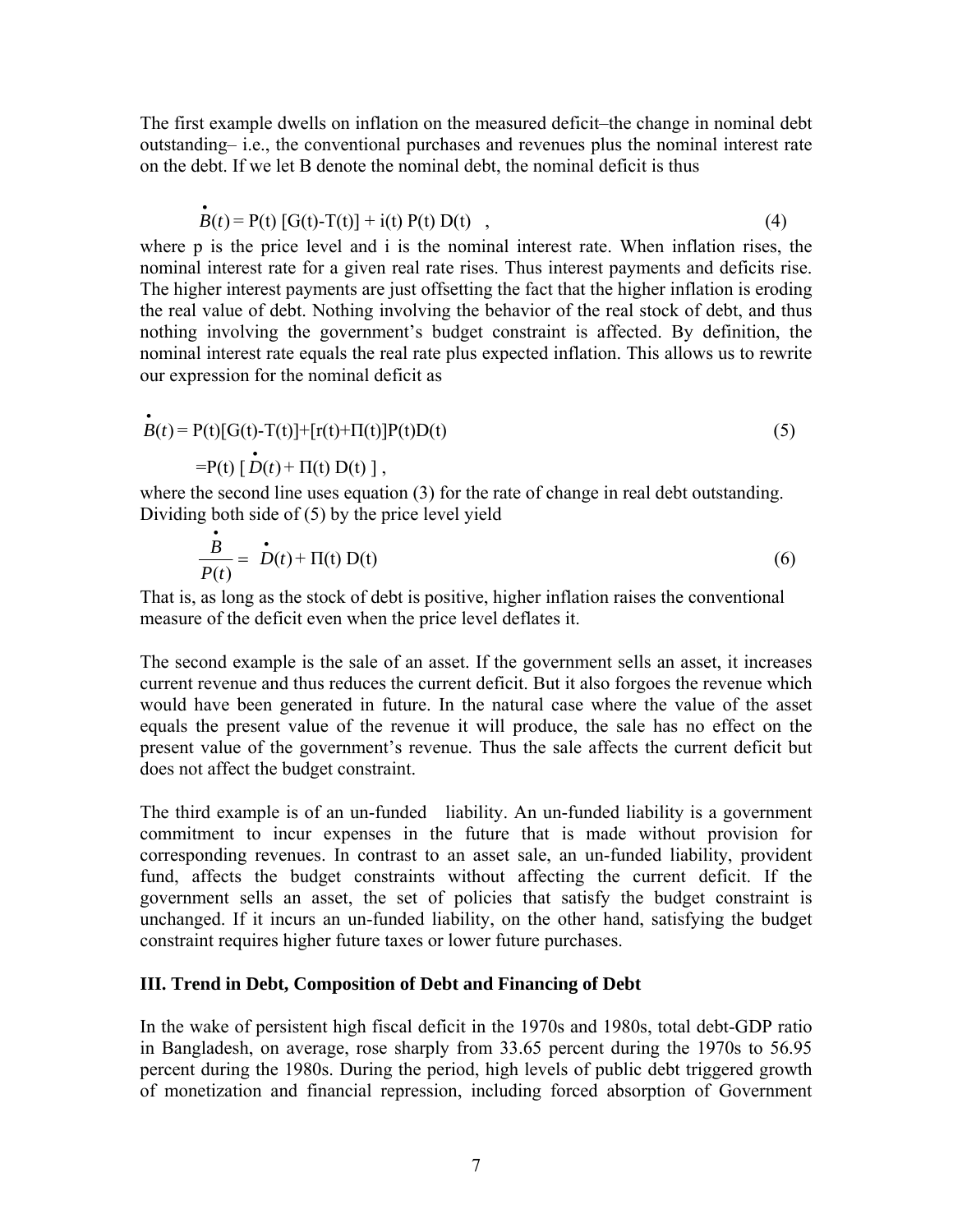bonds by banks and financial institutions<sup>3</sup>, leading to underdevelopment of financial markets. The fiscal adjustment measures initiated in the early 1990s have brought down the debt-GDP ratio to 51.05 percent during the 1990s. With 4.53 percent fiscal deficit, the ratio slightly increased to 51.98 percent, on average, during 2001-2006 (Table 1 and Chart 1).

| Table 1: Average Trend in Fiscal Deficit and Nominal Debt-GDP Ratio in Bangladesh |                       |                   |               |                      |  |  |  |
|-----------------------------------------------------------------------------------|-----------------------|-------------------|---------------|----------------------|--|--|--|
| (As percent of GDP)                                                               |                       |                   |               |                      |  |  |  |
| Year                                                                              | <b>Fiscal Deficit</b> | <b>Total Debt</b> | Domestic Debt | <b>External Debt</b> |  |  |  |
| 1970s                                                                             | 7.60                  | 33.65             | 12.96         | 20.69                |  |  |  |
| 1980s                                                                             | 6.96                  | 56.95             | 13.38         | 43.57                |  |  |  |
| 1990s                                                                             | 4.70                  | 51.05             | 12.33         | 38.72                |  |  |  |
| 2000/01-2005/06                                                                   | 4.53                  | 51.98             | 19 24         | 32.74                |  |  |  |

 *Source: (1) Economic Trend, Bangladesh Bank, (2) External Resource Flow, Economic Relation Division (ERD), (3). National Savings Directorate (NSD), (4) BBS and (5) Authors' own calculation.*



Total outstanding *domestic* debt as percent of GDP increased to 19.24 percent, on average, during 2001-2006 from 12.96 percent during 1973-1980. Over the period FY74- FY06, the nominal value of domestic debt grew at the rate of 13.41 percent per year. The growth rate was higher during FY90-FY06 as compared to growth registered during FY74-FY90 (Table 2). External debt-GDP ratio, on the other hand, declined to 32.74 percent during 2001-2006 from 43.57 percent in 1980s (Table 1). In the wake of slower external aid inflow since late 1990s, the growth of external debt came to 6.65 percent per year on average over the period 1990-2006 as compared to the per year growth of 25.54 percent during 1974-1990 (Table 2).

<span id="page-7-0"></span><sup>1</sup> 3 Banks are allowed to hold Government bonds and securities in maintaining Statutory Liquidity Ratio (SLR). During 1970s and 1980s, SLR was about 25 percent for banks. As a result, the government has raised large amount by selling bonds and securities to banks as well as Bangladesh Bank.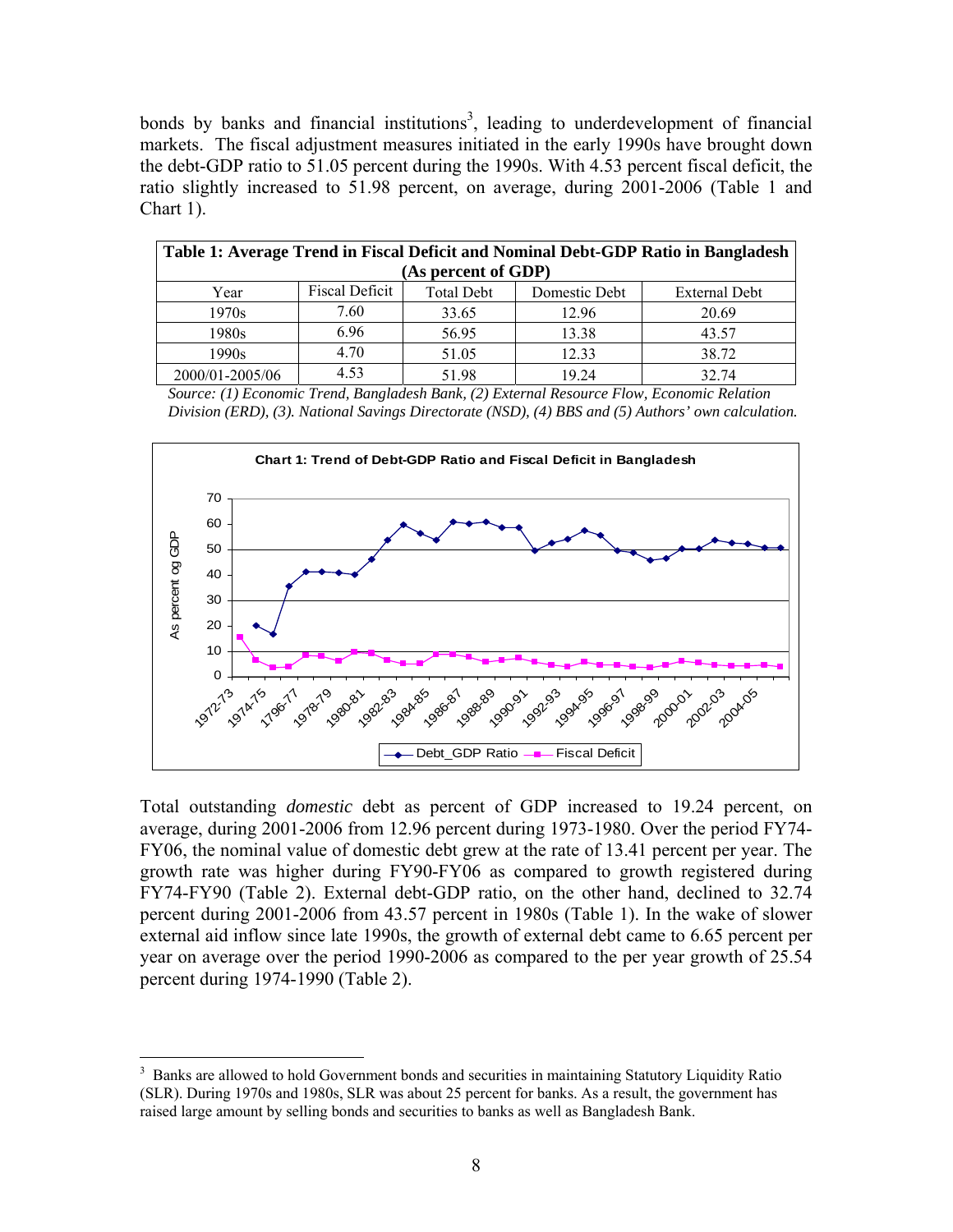| <b>Table 2: Average Nominal Growth of Debt</b><br>(in percent) |       |          |          |            |            |       |            |  |
|----------------------------------------------------------------|-------|----------|----------|------------|------------|-------|------------|--|
| Domestic Debt                                                  |       |          |          |            |            |       |            |  |
|                                                                |       |          |          | Total      |            |       |            |  |
|                                                                | Total | External | Domestic | Govt.(net) | Govt (net) | Govt. |            |  |
| Year                                                           | Debt  | Debt     | Debt     | from BB    | from DMBs  | (net) | <b>NSD</b> |  |
| 1974-1990                                                      | 20.38 | 25.54    | 13.41    | 7.40       | 7.59       | 7.69  | 26.07      |  |
| 1990-2006                                                      | 8.80  | 6.65     | 14.51    | 19.47      | 16.32      | 17.12 | 20.32      |  |
| 1974-2006                                                      | 14.08 | 14.78    | 13.41    | 11.30      | 13.70      | 12.27 | 25.25      |  |

*Source: Authors' own calculation by fitting semi-logarithm function (log y = a+ b t) based on data of Bangladesh Bank, NSD and ERD.*

Regarding *domestic deb*t, the accumulation in domestic *debt* was from mainly three sources: (1) Bangladesh Bank (BB), (2) Deposit Money Banks (DMBs), and (3) Nonbanks (including NSD). Bangladesh Bank and DMBs purchase Government securities/treasury bills to finance budget deficit. When BB purchases government treasury bills<sup>[4](#page-8-0)</sup> to finance the deficit, it engages in money creation. The interest rates of these instruments are determined on ad-hoc basis and the rates are relatively lower as compared to NSD certificates or fixed deposit rates offered by the commercial banks. Interest rates on different instruments are given in Table 3. During the 1970s and 1980s, BB followed administered interest rate policy. In the early 1990s, a market oriented interest rate policy was introduced under Financial Sector Reform Program (FSRP). Subsequently, auction of Government treasury bills system was introduced. As a result, interest rates on treasury bills have been determined through auction since 1995.

The share of outstanding debt financing from Bangladesh Bank (BB) in total domestic public debt remained within 30-31 percent during 1990-2006. In view of the growing need of private sector credit, the Government shifted debt financing operation to nonbank sources. The share of outstanding debt financing from commercial banks (DMBs) decreased from 53 percent in 1990 to 24 percent in 2006. Conversely, the share of nonbank financing (NSD) increased to 46 percent in 2006 from 16 percent in 1990 (Charts 2 and 3).

Growing level of Government borrowing from Bangladesh Bank, which increases the level of high-powered money, grew by 19.76 percent, on average, during 1990-2006 as compared to 11.30 percent, during the whole period of FY74-FY06. As a result, the amount of outstanding debt from Bangladesh bank stood at Taka 246.62 billion at the end of FY06 from Taka 16.78 billion at the end of FY91. High powered money (Reserve Money) and Broad Money increased by 12.46 percent, on average and 14.23 percent respectively during FY90-FY06.

 $\overline{a}$ 

<span id="page-8-0"></span><sup>&</sup>lt;sup>4</sup> The instruments of government borrowing from BB and DMBs are Treasury Bills, Treasury Bills on Tap, Ways and Means Advances, Special Treasury Bills and Special Treasury Bonds of different maturities.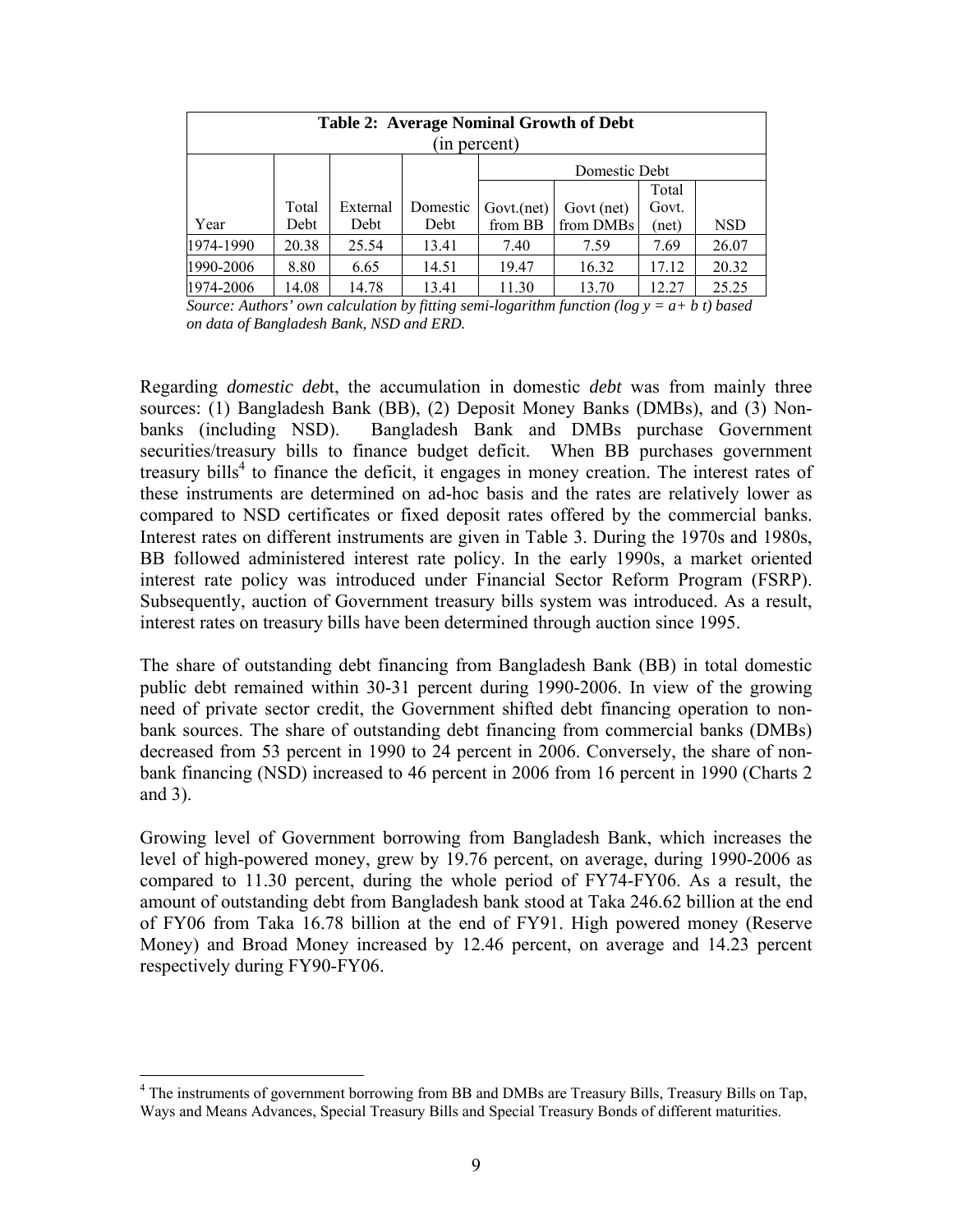| Table 3: Trend in Interest Rates of Treasury Bills and NSD Certificates |                       |                                   |                            |        |        |  |  |  |
|-------------------------------------------------------------------------|-----------------------|-----------------------------------|----------------------------|--------|--------|--|--|--|
|                                                                         |                       |                                   | <b>NSD Certificates</b>    |        |        |  |  |  |
| Year                                                                    | <b>Treasury Bills</b> | <b>Treasury Bills</b><br>on Tap** | Ways and Means<br>Advances | 5-year | 3-year |  |  |  |
| 1981-82                                                                 | 6.00                  | 7.00                              | 7.00                       | 12.20  |        |  |  |  |
| 1982-83                                                                 | 6.00                  | 9.50                              | 9.50                       | 12.20  |        |  |  |  |
| 1983-84                                                                 | 6.00                  | 9.50                              | 10.00                      | 12.20  |        |  |  |  |
| 1984-85                                                                 | 8.50                  | 9.50                              | 10.50                      | 18.00  |        |  |  |  |
| 1985-86                                                                 | 9.00                  | 9.00                              | 10.75                      | 18.00  | 19.55  |  |  |  |
| 1986-87                                                                 | 8.00                  | 9.00                              | 10.25                      | 18.00  | 19.55  |  |  |  |
| 1987-88                                                                 | 8.00                  | 9.00                              | 10.25                      | 18.00  | 19.55  |  |  |  |
| 1988-89                                                                 | 8.00                  | 9.00                              | 10.25                      | 18.00  | 19.55  |  |  |  |
| 1989-90                                                                 | 7.50                  | 11.50                             | 9.25                       | 18.00  | 19.55  |  |  |  |
| 1990-91                                                                 | 7.00                  | 11.00                             | 9.25                       | 16.00  | 15.00  |  |  |  |
| 1991-92                                                                 | 7.00                  | 11.00                             | 6.50                       | 16.00  | 15.00  |  |  |  |
| 1992-93                                                                 | 4.75                  | 8.50                              | 6.00                       | 15.00  | 15.00  |  |  |  |
| 1993-94                                                                 | 4.00                  | 8.00                              | 5.00                       | 15.00  | 15.00  |  |  |  |
| 1994-95                                                                 | 4.00                  | 8.00                              | 5.00                       | 15.00  | 15.00  |  |  |  |
| 1995-96                                                                 | 3.50                  | 7.00                              | 5.50                       | 15.00  | 15.00  |  |  |  |
| 1996-97*                                                                | 6.75                  |                                   | 6.50                       | 14.00  | 15.00  |  |  |  |
| 1997-98                                                                 | 8.32                  |                                   | 6.50                       | 14.50  | 13.50  |  |  |  |
| 1998-99                                                                 | 7.51                  |                                   | 7.50                       | 15.50  | 13.50  |  |  |  |
| 1999-00                                                                 | 6.05                  |                                   | 6.50                       | 14.50  | 13.50  |  |  |  |
| 2000-01                                                                 | 6.33                  |                                   | 6.50                       | 12.50  | 12.00  |  |  |  |
| 2001-02                                                                 | 4.81                  |                                   | 5.50                       | 12.50  | 12.00  |  |  |  |
| 2002-03                                                                 | 7.00                  |                                   | 5.50                       | 12.50  | 12.00  |  |  |  |
| 2003-04                                                                 | 3.99                  |                                   | 4.50                       | 11.00  | 10.50  |  |  |  |
| 2004-05                                                                 | 6.60                  |                                   | 4.50                       | 10.50  | 10.00  |  |  |  |
| 2005-06                                                                 | 7.10                  |                                   | 4.50                       | 12.00  | 11.50  |  |  |  |

*Source: Economic Trend, Bangladesh Bank (various Issues) , Bangladesh Bank Quarterly (Various Issues), and Ahmed and Islam (2006a)*

*\*= Treasury Bills rates from 1996/97 to 2005/2006 are 28-day Treasury Bills rate .* 

*\*\*=Treasury bills on Tap was abolished from 1995.* 

Government borrowing from commercial banks, which generally affects private credit subject to liquidity position, grew by 16.32 percent during 1990-2006 compared to 13.70 percent during 1974-1990. Despite the relatively high growth, the outstanding debt from DMBs stood at Taka 65.98 billion at the end of June FY06, which was Taka 100.51 billion in FY04.

In absence of a broad-based capital market, private sector relies heavily on commercial banks for both term loan and working capital. Market capitalization-GDP ratio for Bangladesh, a good indicator for capital market base, stood at 6 percent of GDP in FY05 (DSE, 2006) as compared to 3 percent in FY01. Thus the credit demand was met by banks and financial institutions which disbursed industrial term loan of Taka 87.00 billion during FY05 (Annual Report, BB). In this perspective, it may be noted that excessive government borrowing from commercial banks may increase lending rate which may partially crowd out private sector credit.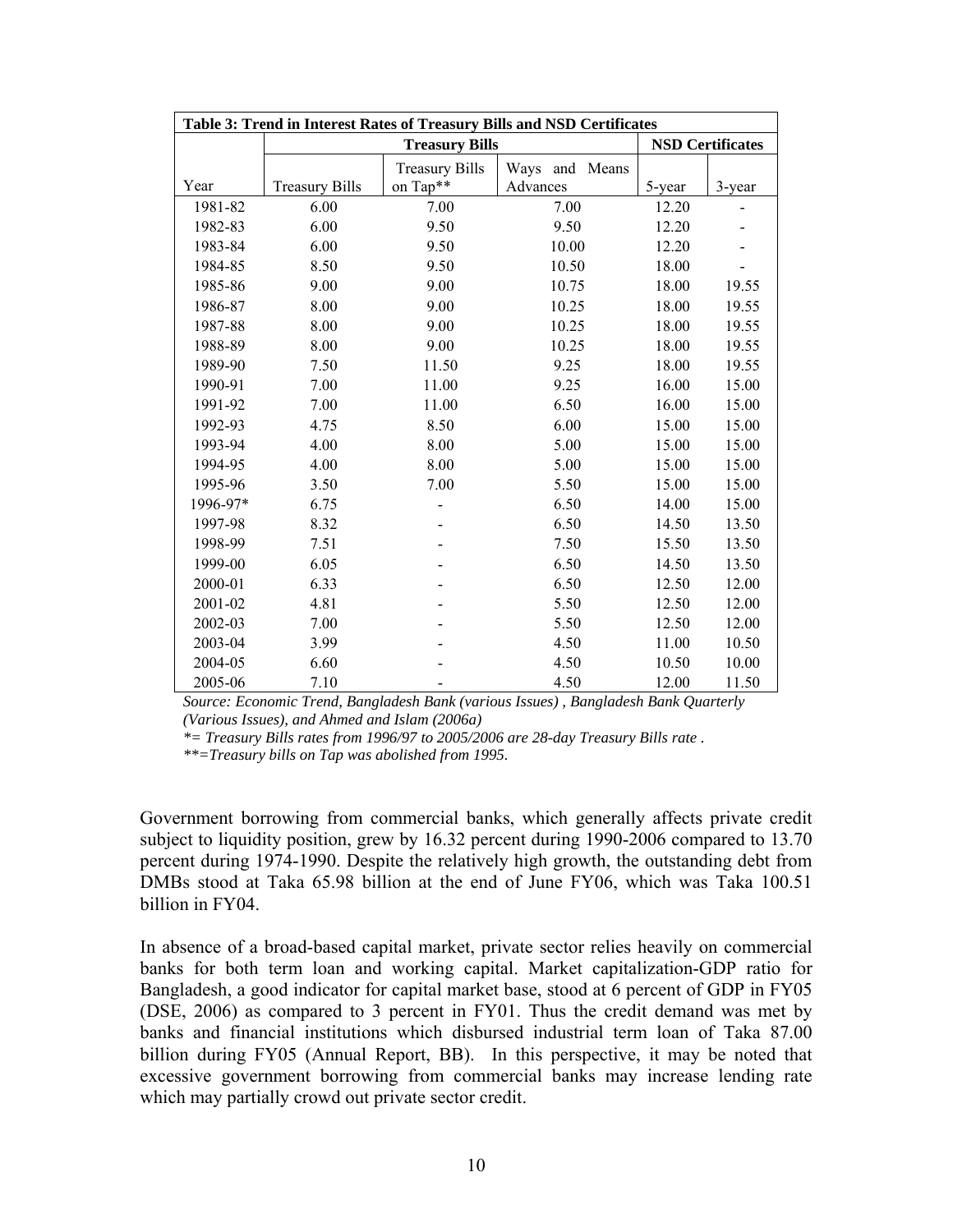

The growth rate of outstanding debt on NSD certificates averaged at a rate of 25.25 percent per year during a 16-year span of 1974-1990 as compared to a 20.32 percent growth rate in 1990-2006. This method of borrowing is expensive. The interest rate is close to market rates but higher than that of the banking system and external financing (Table 3). However, despite the high interest rate, it is non-inflationary. It dampens inflation and encourages household savings. The outstanding stock of NSD certificates sky-rocketed to Taka 394.64 billion at the end of FY06 from Taka 93.00 billion in FY91. Lending and deposits rate of commercial banks are also affected by the high interest rates of NSD certificates (Ahmed and Islam, 2006b). Thus interest rate of NSD certificates is of much significance in maintaining the balance between this form of savings and the banking system.

The trend in external debt-GDP ratio during the 1990-2006 period indicates that the external debt-GDP ratio declined over time. It came down to 30.25 percent of GDP at the end of FY06, from 49.56 percent of GDP at the end of FY88. The ratio for FY88 was the highest during the entire FY74-FY06 period. It may be noted that Bangladesh's external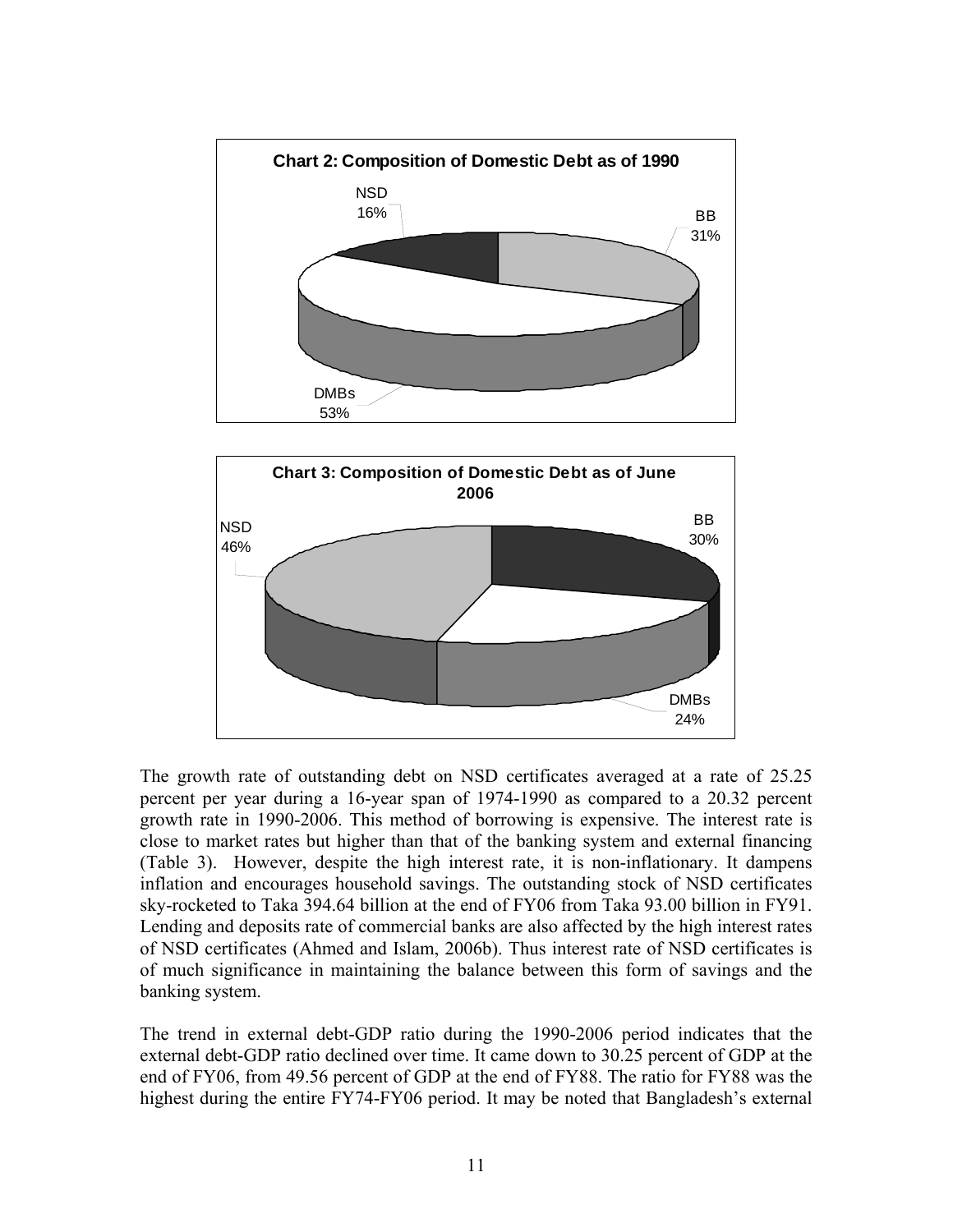debt obligation comprises mainly of public sector debt. The share of private sector borrowing is negligible; it is less than 4 percent of the total external debt. The total public sector debt increased from USD 0 .501 million in FY1973-74 to about USD 18.90 billion in FY06 (Table 4). Though the external debt obligation in the total aid package of Bangladesh increased over the years, it is still within manageable limits (ERD, 2005). Due to Exchange of Note signed recently between the Governments of Bangladesh and Japan on writing-off principal and interest of 36 Japanese loans signed before 1989, Bangladesh has been exempted from repaying about USD 1.5 billion. Given the fact that most of the debt is owed to multilateral creditors, Bangladesh is not encountering any debt problem at present (Chart 4). According to a recent classification by the World Bank, using present value of total debt service, Bangladesh is a less-indebted country (ERD, 2005).



However, the increasing external debt, together with the expiry of grace periods and unfavorable exchange rate movements, have resulted in increased external debt service. External debt service payments on total public sector debt rose from USD 302 million in FY90 to about USD 644 billion in FY06 which represents 6.18 percent of the country's merchandise exports and 4.23 percent of total foreign exchange earnings (Table 4).

Despite the relatively low cost of external debt services, total interest payment burden in Taka is increasing over time. Total payments went up to Taka 56 billion during FY01- FY06 from Taka 17.57 billion in 1990s. Out of total interest payments, domestic interest payments stood at BDT 45.67 billion during FY01-FY06, reflecting higher interest rate of NSD certificates. The ratio of interest outlay to revenue budget reached 20.14 percent during FY01-FY06 from 14.27 percent in 1990s (Table 5).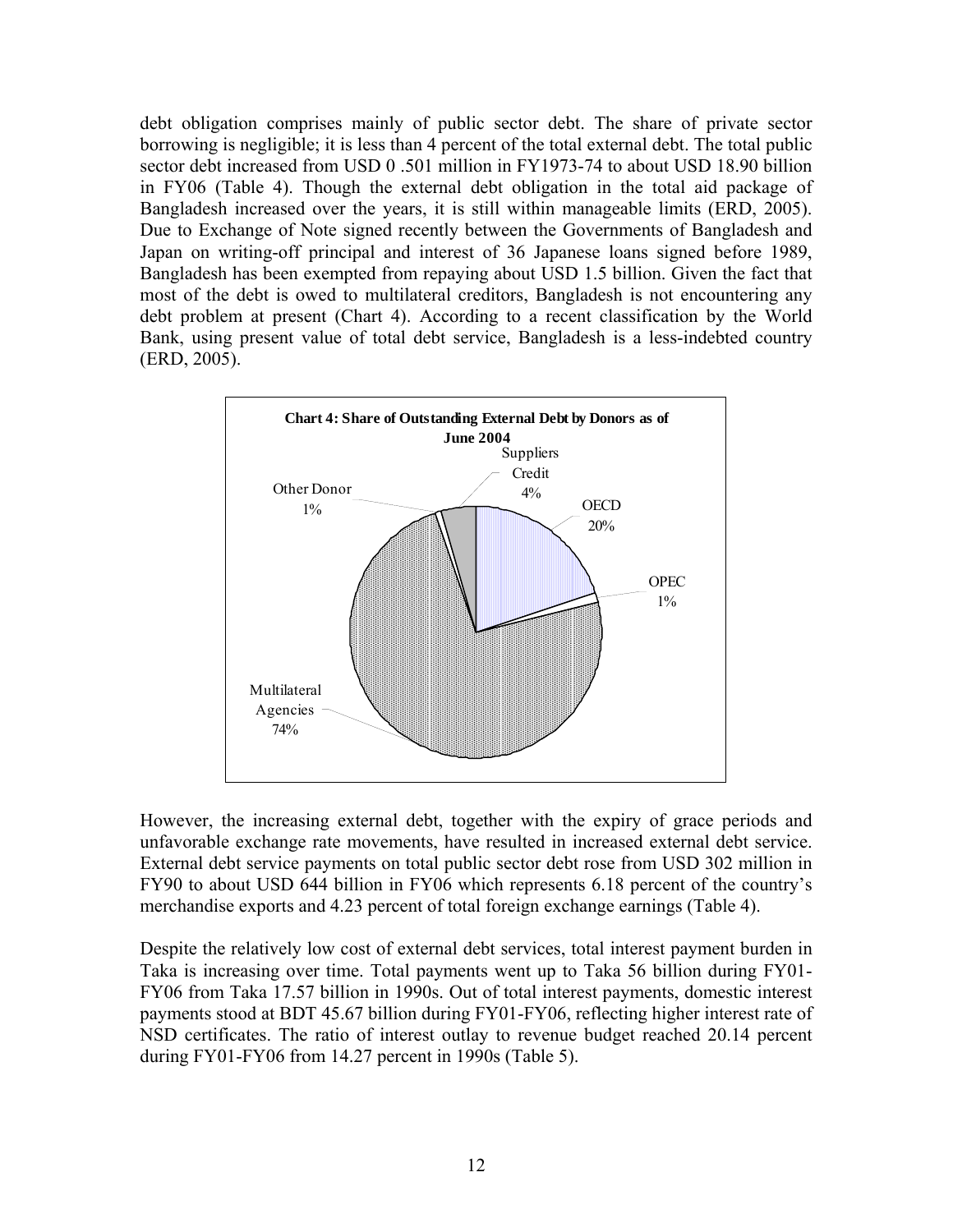| Table 4: Trend in External Debt Amortization and Debt Services (in Million USD) |          |                  |                           |        |         |           |              |                  |
|---------------------------------------------------------------------------------|----------|------------------|---------------------------|--------|---------|-----------|--------------|------------------|
|                                                                                 |          |                  |                           |        |         |           | Total DSL as | <b>Total DSL</b> |
|                                                                                 |          |                  |                           |        |         | Total     | % of total   | as % of total    |
|                                                                                 | Outstan- |                  | Medium and long term debt |        | Export  | foreign   | Export       | foreign          |
| Year                                                                            | ding     | service Payments |                           |        | earning | earnings* | earnings     | earnings         |
|                                                                                 |          | Interest         | Principal                 | Total  |         |           |              |                  |
| 1973-74                                                                         | 501      | 9                | 9                         | 18     | 372     | 419       | 4.84         | 4.30             |
| 1974-75                                                                         | 974      | 13               | 58                        | $71\,$ | 389     | 490       | 18.25        | 14.49            |
| 1975-76                                                                         | 1577     | $20\,$           | 36                        | 56     | 381     | 474       | 14.70        | 11.81            |
| 1796-77                                                                         | 1828     | 28               | 22                        | 50     | 417     | 548       | 12.00        | 9.12             |
| 1977-78                                                                         | 2783     | 31               | 34                        | 65     | 494     | 704       | 13.16        | 9.23             |
| 1978-79                                                                         | 3193     | 39               | 50                        | 89     | 619     | 898       | 14.38        | 9.91             |
| 1979-80                                                                         | 3400     | 42               | 66                        | 108    | 726     | 1228      | 14.87        | 8.79             |
| 1980-81                                                                         | 4383     | 41               | 44                        | 85     | 710     | 1364      | 11.97        | 6.23             |
| 1981-82                                                                         | 4959     | 47               | 45                        | 92     | 626     | 1285      | 14.70        | 7.16             |
| 1982-83                                                                         | 5452     | 51               | 85                        | 136    | 687     | 1533      | 19.80        | 8.87             |
| 1983-84                                                                         | 5941     | 58               | 71                        | 129    | 811     | 1686      | 15.91        | 7.65             |
| 1984-85                                                                         | 6281     | 64               | 106                       | 170    | 934     | 1661      | 18.20        | 10.23            |
| 1985-86                                                                         | 7438     | 73               | 111                       | 184    | 819     | 1634      | 22.46        | 11.26            |
| 1986-87                                                                         | 8364     | 81               | 152                       | 233    | 1074    | 2032      | 21.69        | 11.47            |
| 1987-88                                                                         | 9473     | 123              | 166                       | 289    | 1231    | 2278      | 23.47        | 12.69            |
| 1988-89                                                                         | 9879     | 124              | 170                       | 294    | 1292    | 2453      | 22.75        | 11.99            |
| 1989-90                                                                         | 10609    | 116              | 186                       | 302    | 1524    | 2731      | 19.81        | 11.06            |
| 1990-91                                                                         | 12714    | 120              | 197                       | 317    | 1718    | 2942      | 18.45        | 10.77            |
| 1991-92                                                                         | 13330    | 127              | 210                       | 337    | 2994    | 3406      | 11.25        | 9.89             |
| 1992-93                                                                         | 13615    | 135              | 239                       | 374    | 2383    | 3944      | 15.69        | 9.48             |
| 1993-94                                                                         | 15373    | 139              | 263                       | 402    | 2534    | 4293      | 15.86        | 9.36             |
| 1994-95                                                                         | 16767    | 154              | 314                       | 468    | 3473    | 5490      | 13.47        | 8.52             |
| 1995-96                                                                         | 15166    | 153              | 316                       | 469    | 3882    | 5908      | 12.08        | 7.94             |
| 1996-97                                                                         | 15025    | 147              | 316                       | 463    | 4427    | 6647      | 10.45        | 6.97             |
| 1997-98                                                                         | 14033    | 137              | 307                       | 444    | 5172    | 7495      | 8.58         | 5.92             |
| 1998-99                                                                         | 14843    | 166              | 373                       | 539    | 5324    | 7737      | 10.12        | 6.97             |
| 1999-00                                                                         | 16211    | 172              | 447                       | 619    | 5762    | 8560      | 10.74        | 7.23             |
| 2000-01                                                                         | 15074    | 159              | 438                       | 597    | 6476    | 9117      | 9.21         | 6.55             |
| 2001-02                                                                         | 16276    | 151              | 435                       | 586    | 5986    | 9295      | 9.78         | 6.30             |
| 2002-03                                                                         | 17411    | 156              | 452                       | 608    | 6548    | 10497     | 9.28         | 5.79             |
| 2003-04                                                                         | 18511    | 165              | 423                       | 588    | 7603    | 11899     | 7.73         | 4.94             |
| 2004-05                                                                         | 18777    | 185              | 434                       | 619    | 8655    | 13680     | 7.15         | 4.52             |
| 2005-06P                                                                        | 18908    | 171              | 473                       | 644    | 10422   | 15224     | 6.18         | 4.23             |

*Source: Economic Review, 2006, ERD, and authors' calculation. P= provisional*

*\* Total foreign exchange earnings= commodity export earnings+ workers remittances+ invisible receipts* 

| Table 5: Trend in Interest Payment on Total Debt in Bangladesh (In billion Taka) |          |         |       |                          |                                                  |                                     |  |
|----------------------------------------------------------------------------------|----------|---------|-------|--------------------------|--------------------------------------------------|-------------------------------------|--|
| Year                                                                             | Domestic | Foreign | Total | <b>Budget</b><br>Revenue | Ratio of Interest<br>outlay-Budget<br>Revenue, % | Ratio of<br>Interest to<br>GDP, $%$ |  |
| 1980s                                                                            | 179      | 2.21    | 4.01  | 35.92                    | 10.98                                            | 0.84                                |  |
| 1990s                                                                            | 11.43    | 6.14    | 17.57 | 117.22                   | 14.27                                            | 1.01                                |  |
| 2001-2006                                                                        | 45.67    | 10.34   | 56.02 | 279.51                   | 20.14                                            | 1.72                                |  |
| Source: Economic Review, 2006 and Authors' own calculation.                      |          |         |       |                          |                                                  |                                     |  |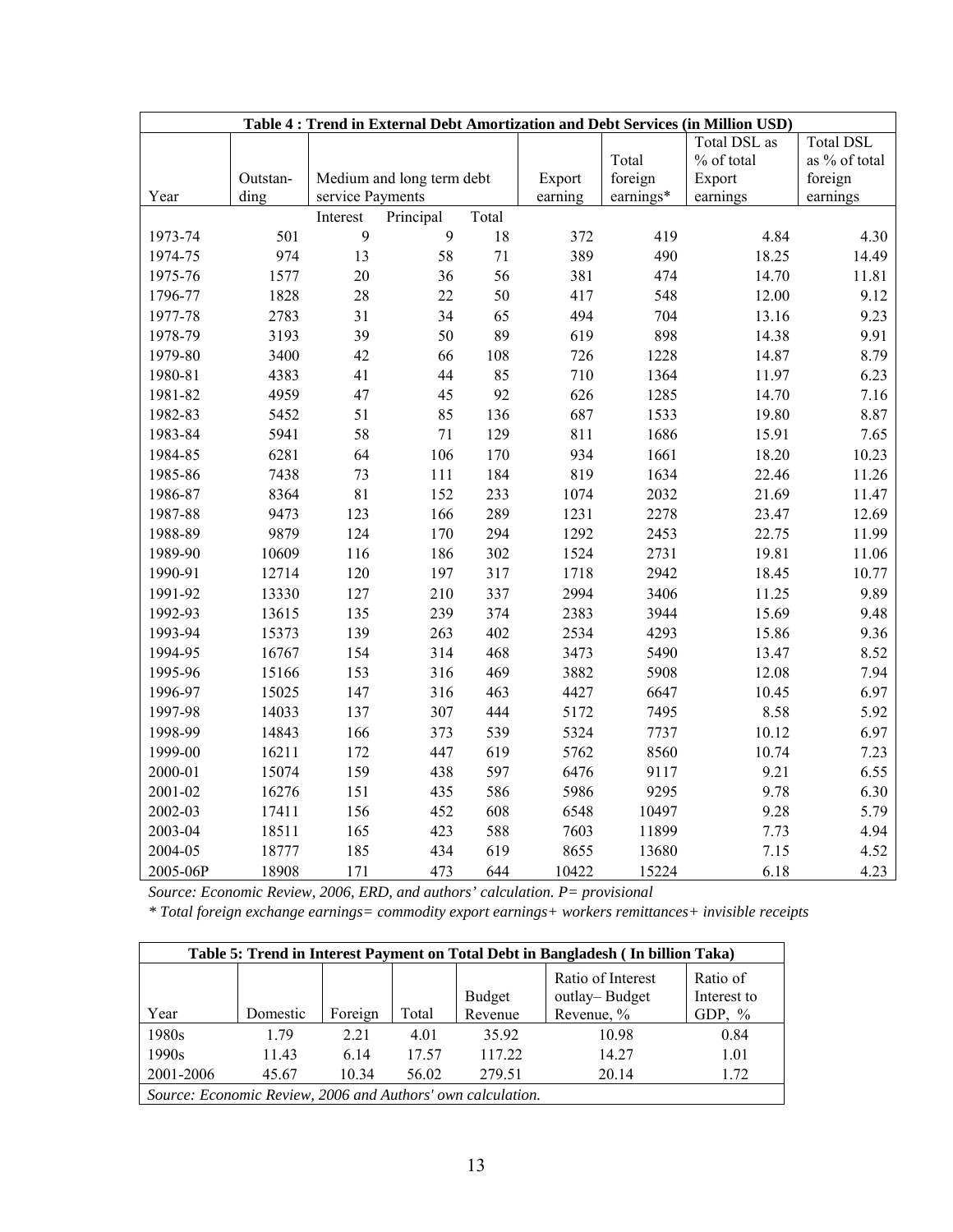Since the interest rates on Government securities were administered and kept well below the market rates of comparable maturity during the eighties and first half of 1990s, the soft option of monetization was considered least burdensome, leading to a deleterious impact on debt management policy and monetary control. It is generally recognized that high level of money financing of deficit leads to high inflation. However, there are few studies that support the fact that such form of deficit financing leads to inflation in Bangladesh. Rangarajan et al (1989) captured the nexus between monetary financing of deficit and inflation in India. A statistically significant relationship can be observed between monetized deficit and growth of domestic debt in India. Therefore, concerns of high levels of public debt for price stability and macro economic balance reinforce the need for stability in debt/GDP ratio in Bangladesh.

#### **IV. Assessment of Public Debt Sustainability in Bangladesh**

Change in debt-GDP ratio take place over time as a result of the combined effects of certain macro variables namely the interest rate, the exchange rate, budgets deficit and GDP growth. An attempt has been taken for assessing the impact of these factors on the growth of public debt in Bangladesh. The debt-GDP ratio rises when (i) the real interest rate exceeds the real GDP growth, (ii) the exchange rate depreciates, and (iii) the primary budget is balanced or in deficit .The debt dynamics equations are taken from Ley (2003).

#### **Total Debt Dynamics:**

**1. Change of Total debt:** 
$$
\Delta d_{i} = \frac{r_{i} - \Pi_{i} (1 + g_{i}) - g_{i} + \varepsilon_{i} \alpha^{f} (1 + r_{i})}{(1 + \Pi_{i}) (1 + g_{i})} d_{i-1} - (pd_{i} + \mu_{i})
$$

Where

 $\Delta d_t$  = Change of debt- GDP ratio at t time

*d*<sub>t−1</sub> = Stock of debt-GDP ratio

 $g =$  real GDP growth

 $r_t$  = nominal interest rates of government treasury bill and savings certificates

 $\epsilon$  =Exchange rate appreciation / depreciation

 $\alpha^f$  = Share of foreign debt

= Rate of inflation Π*<sup>t</sup>*

Pd= Primary Budget Balance

 $\mu_t$  = Stock change of high powered money to GDP ( $\Delta M / GDP$ )

#### **2. Stress tests for shocks in different components**

a. Contribution of real interest rate:  $\frac{r_i - \Pi_i (1 + g_i)}{(1 + \Pi_i)(1 + g)} d_{i-1}$  $+\Pi_{t}(1+g)^{u_{t-1}}$  $\frac{-\Pi_{t}(1+g_{t})}{+\Pi_{t}(1+g_{t})}d_{t}$  $\frac{r_t - \Pi_t (1 + g_t)}{(1 + \Pi_t)(1 + g)} d_{t-1}$ 

b. Contribution of the real growth rate:  $= \frac{8t}{(1 + \Pi_t)(1 + g)} d_{t-1}$  $\frac{t}{a(1+g)}$  *d g*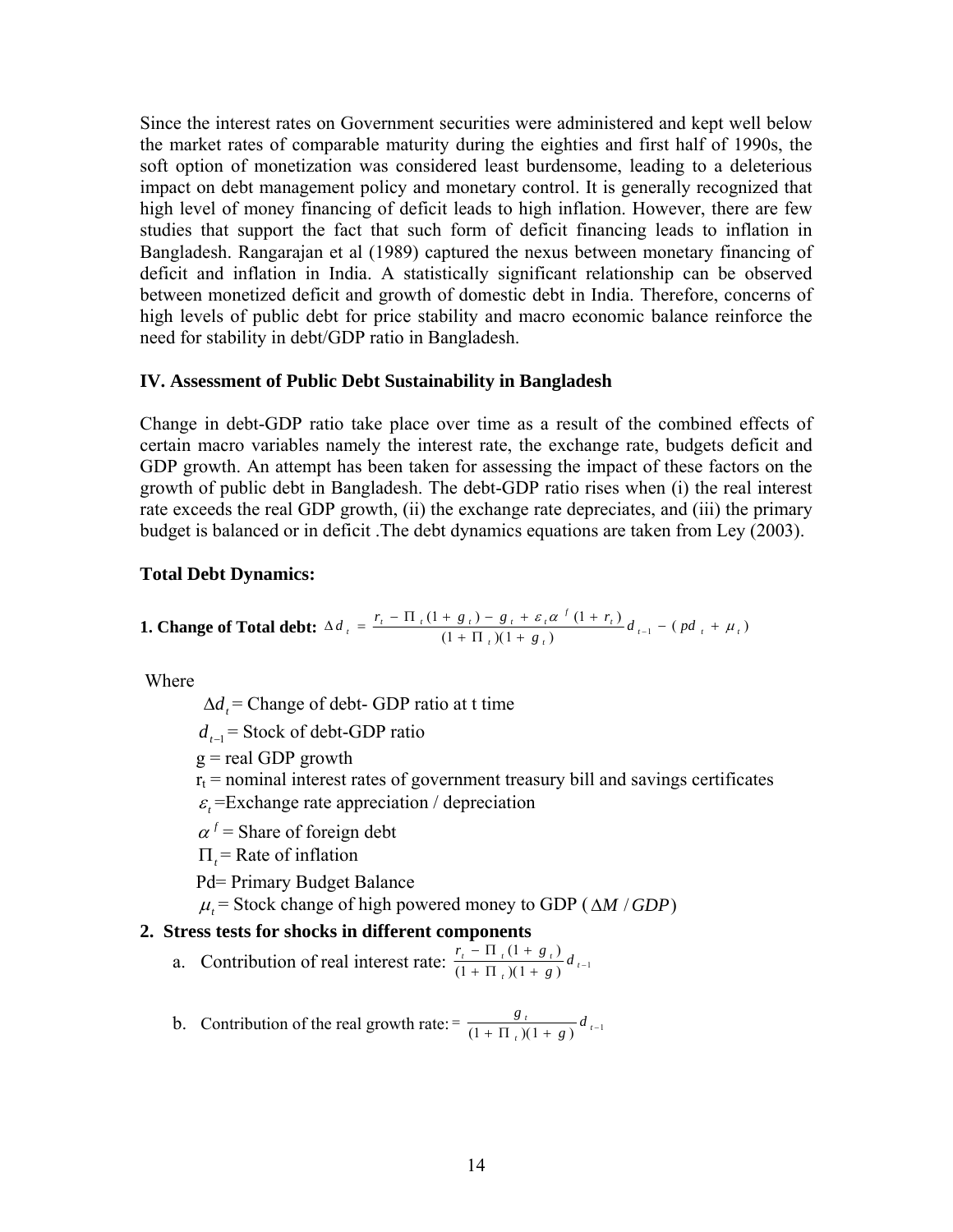c. Contribution of the exchange rate depreciation/appreciation:  $\frac{\varepsilon_i \alpha^{f} (1 + r_i)}{(1 + \Pi_i)(1 + g)} d_{i-1}$  $+\Pi_{t}(1+g)^{u_{t-1}}$  $\frac{(1+r_{t})}{(1+g)}d_{t}$  $\frac{r}{r}a^{f}(1+r_{t}) + \Pi_{t}(1+g) d^{f}$  $\varepsilon, \alpha^{f}$  (1 + r

**3. Stability of Debt-GDP Ratio**:  $\Delta d_{t} = \frac{i_{t} - g_{t}}{(1 + g)} d_{t-1} - (pd_{t} + \mu_{t})$ . If want  $\Delta d_{t} = 0$ ,

then,  $\frac{t_t - s_t}{(1 + g_t)} d_{t-1} = (pd_t + \mu_t)$  $\frac{t}{t}$   $\frac{t}{t}$   $\frac{t}{t}$   $\frac{t}{t-1}$   $\frac{t}{t-1}$   $\frac{t}{t}$   $\frac{dt}{t-1}$ *g*  $\frac{i_i - g_i}{a_i} d_{i-1} = (pd_i + \mu_i)$ + −  $\mu_{-1} = (pd_t + \mu_t)$ , where i<sub>t</sub>= real interest rate. It is implied that it required

government primary surplus (including seignorage). The larger the real interest–growth differential,  $i_t-g_t$ , the larger the required surplus. If the interest-growth differential is zero,  $(i_t-g_t)=0$ , then,  $\Delta d_t = (pd_t + \mu_t)$ .

**4. Explosive Debt-Dynamics (EDDs)**: The EDDs are underpinned by the following equations:

- 1. if  $(1+i)/(1+g)$ <1, then debt-dynamics convergent and
- 2. if  $(1+i)/(1+g)$  debt-dynamics is explosive and adjustment gets larger and larger over time.

To asses debt dynamics in Bangladesh, data on real GDP growth rate, GDP deflator inflation, interest rate (treasury bills and NSD certificates), exchange rate, reserve money, and primary deficit are used for the sample period of FY81-FY06. The estimated results of debt dynamics equations are given in (Table 6). From Table-6, it is clearly evident that changes in debt-GDP ratio showed a mixed trend during FY1981-2006. Change of debt-GDP ratio, on average grew by 2.50 percent in the 1980s, 2.11 percent in the 1990s and 0.63 percent during FY2001-2006. Stress test for the different components indicates that the interest component contributed more to changes in the stock of debt-GDP ratio during the whole sample period compared to the growth component's contribution. Net effect of the interest component stood at 6.21 percent on average during the whole period while growth effect averaged at 2.46 percent. Exchange rate component also contributed to about 2.11 percent during FY81-FY 06 period.

The combined effect of primary budget deficit and changes in high powered money to debt-GDP ratio was strong in the 1980s, which gradually eased during the 1990s and FY 01-FY06 due to improvement in primary balances. Estimated results of EDD indicate that some coefficient values of EDD are less than one for some years. Though the values are lower than 1 but close to 1, which indicate debt-GDP ratio to be explosive. It needs larger adjustment to become convergent. It is worth mentioning here that during the last three years coefficient of EDD remained below one. Bilquees (2003) finds that foreign exchange effect had the strongest effect in pulling up the debt-GDP ratio in Pakistan during FY80-FY03.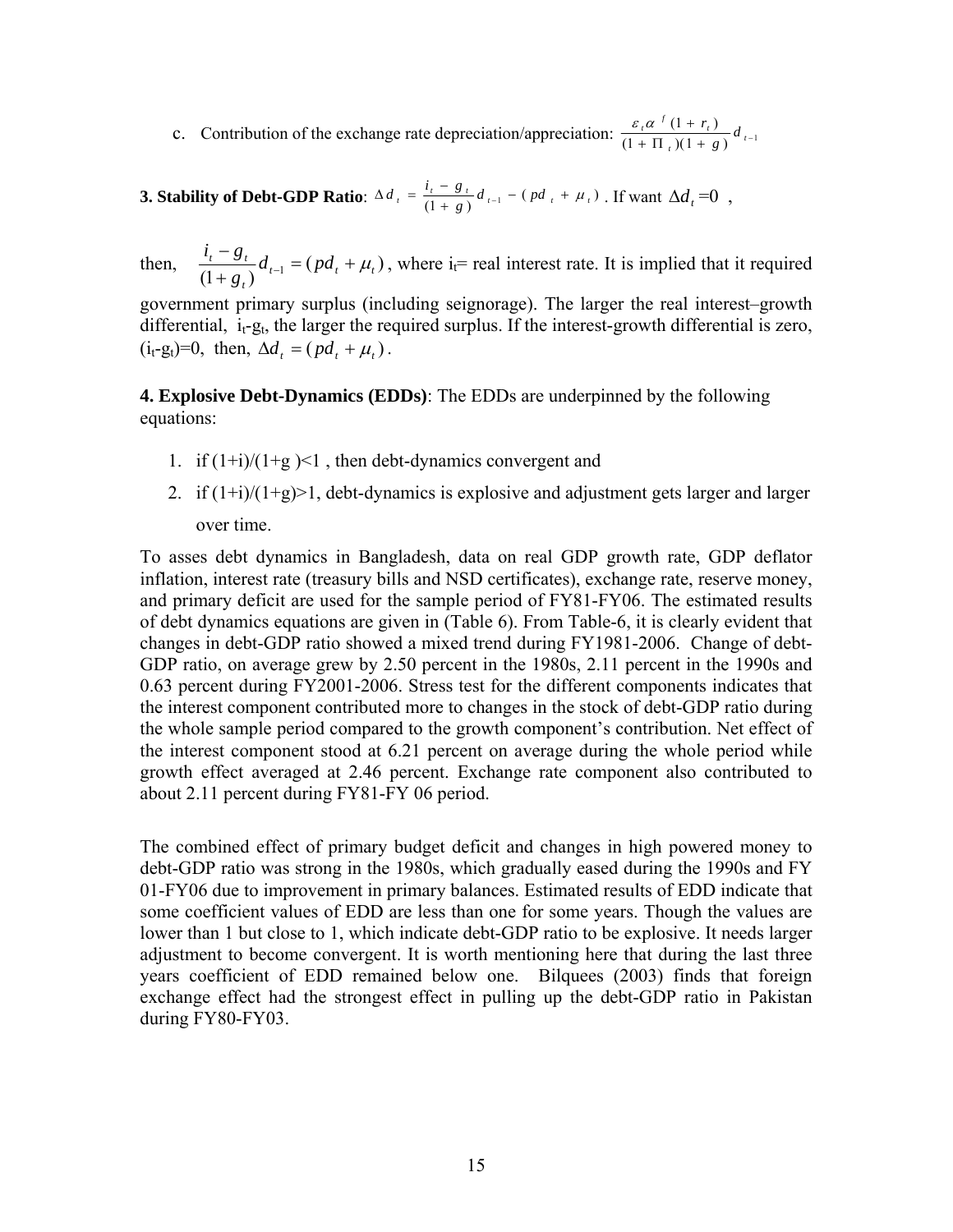|                           | Table 6: Trends in Change of Debt-GDP Ratio and Contribution of Different Component from FY<br>81-FY 06 |              |                                          |              |                          |                    |  |  |
|---------------------------|---------------------------------------------------------------------------------------------------------|--------------|------------------------------------------|--------------|--------------------------|--------------------|--|--|
|                           | Change of                                                                                               |              | Growth Rate                              | Exchange     | Primary<br><b>Budget</b> | Explosive<br>Debt- |  |  |
|                           |                                                                                                         |              | Ratio of Debt Interest Rate Contribution | Rate         | Balance<br>$\left($ -    | Dynamics           |  |  |
| Year                      | $(\Delta d)$                                                                                            | Contribution |                                          | Contribution | $pd+u)$                  | (EDD)              |  |  |
| 1981-82                   | 0.025                                                                                                   | 0.050        | 0.010                                    | $-0.034$     | $-0.072$                 | 0.973              |  |  |
| 1982-83                   | $-0.030$                                                                                                | 0.047        | 0.021                                    | $-0.074$     | $-0.028$                 | 0.969              |  |  |
| 1983-84                   | $-0.033$                                                                                                | 0.015        | 0.029                                    | $-0.020$     | $-0.035$                 | 0.909              |  |  |
| 1984-85                   | 0.059                                                                                                   | 0.039        | 0.017                                    | $-0.016$     | $-0.093$                 | 0.957              |  |  |
| 1985-86                   | 0.030                                                                                                   | 0.057        | 0.022                                    | $-0.066$     | $-0.079$                 | 0.979              |  |  |
| 1986-87                   | 0.022                                                                                                   | 0.031        | 0.021                                    | $-0.012$     | $-0.061$                 | 0.951              |  |  |
| 1987-88                   | 0.041                                                                                                   | 0.052        | 0.012                                    | $-0.010$     | $-0.049$                 | 0.998              |  |  |
| 1988-89                   | 0.045                                                                                                   | 0.048        | 0.015                                    | $-0.014$     | $-0.062$                 | 0.987              |  |  |
| 1989-90                   | 0.067                                                                                                   | 0.067        | 0.035                                    | $-0.012$     | $-0.086$                 | 0.985              |  |  |
| 1990-91                   | 0.026                                                                                                   | 0.067        | 0.019                                    | $-0.034$     | $-0.044$                 | 1.006              |  |  |
| Average (FY81-FY90)       | 0.025                                                                                                   | 0.045        | 0.020                                    | $-0.029$     | $-0.063$                 | 0.967              |  |  |
| 1991-92                   | $-0.002$                                                                                                | 0.080        | 0.031                                    | $-0.031$     | $-0.012$                 | 1.006              |  |  |
| 1992-93                   | 0.025                                                                                                   | 0.081        | 0.025                                    | $-0.012$     | $-0.013$                 | 1.033              |  |  |
| 1993-94                   | 0.027                                                                                                   | 0.062        | 0.022                                    | $-0.011$     | $-0.030$                 | 1.007              |  |  |
| 1994-95                   | 0.015                                                                                                   | 0.037        | 0.027                                    | $-0.002$     | $-0.043$                 | 0.957              |  |  |
| 1995-96                   | 0.036                                                                                                   | 0.073        | 0.026                                    | $-0.006$     | $-0.035$                 | 1.009              |  |  |
| 1996-97                   | 0.020                                                                                                   | 0.085        | 0.027                                    | $-0.017$     | $-0.021$                 | 1.016              |  |  |
| 1997-98                   | 0.003                                                                                                   | 0.074        | 0.025                                    | $-0.021$     | $-0.018$                 | 0.993              |  |  |
| 1998-99                   | 0.023                                                                                                   | 0.083        | 0.022                                    | $-0.020$     | $-0.028$                 | 1.010              |  |  |
| 1999-00                   | 0.038                                                                                                   | 0.087        | 0.029                                    | $-0.018$     | $-0.037$                 | 1.018              |  |  |
| <b>Average (FY91-FY00</b> | 0.021                                                                                                   | 0.073        | 0.025                                    | $-0.017$     | $-0.028$                 | 1.005              |  |  |
| 2000-01                   | 0.027                                                                                                   | 0.082        | 0.028                                    | $-0.024$     | $-0.028$                 | 1.020              |  |  |
| 2001-02                   | 0.009                                                                                                   | 0.070        | 0.023                                    | $-0.023$     | $-0.014$                 | 1.013              |  |  |
| 2002-03                   | 0.018                                                                                                   | 0.075        | 0.028                                    | $-0.003$     | $-0.021$                 | 1.001              |  |  |
| 2003-04                   | 0.002                                                                                                   | 0.058        | 0.034                                    | $-0.006$     | $-0.019$                 | 0.980              |  |  |
| 2004-05                   | $-0.001$                                                                                                | 0.064        | 0.031                                    | $-0.014$     | $-0.018$                 | 0.982              |  |  |
| 2005-06                   | $-0.017$                                                                                                | 0.070        | 0.035                                    | $-0.026$     | $-0.008$                 | 0.982              |  |  |
| Average (FY01-FY06        | 0.006                                                                                                   | 0.070        | 0.030                                    | $-0.016$     | $-0.018$                 | 0.996              |  |  |

**Table 6: Trends in Change of Debt-GDP Ratio and Contribution of Different Component from FY**

*Source: Authors' calculation.* 

Debt sustainability is defined as a situation in which a borrower is expected to be able to continue servicing its debt without an unrealistically large correction to the balance of income and expenditure (IMF, 2006). Sustainability thereby encompasses the concepts of solvency and liquidity, without making a sharp distinction between them. Which of these two aspects of sustainability is more relevant in making the sustainability assessment depends on individual country circumstances. From a solvency angle, debt sustainability implies that a debtor must be able to generate sufficient funds in future periods to cover debt-service obligations without indefinitely accumulating debt. In other words, the sovereign must be able to produce a level of primary surpluses that over the medium term, would maintain or lower the ratio of debt to GDP. From a liquidity angle, debt sustainability implies that the debtor must be able to find sufficient amounts of financing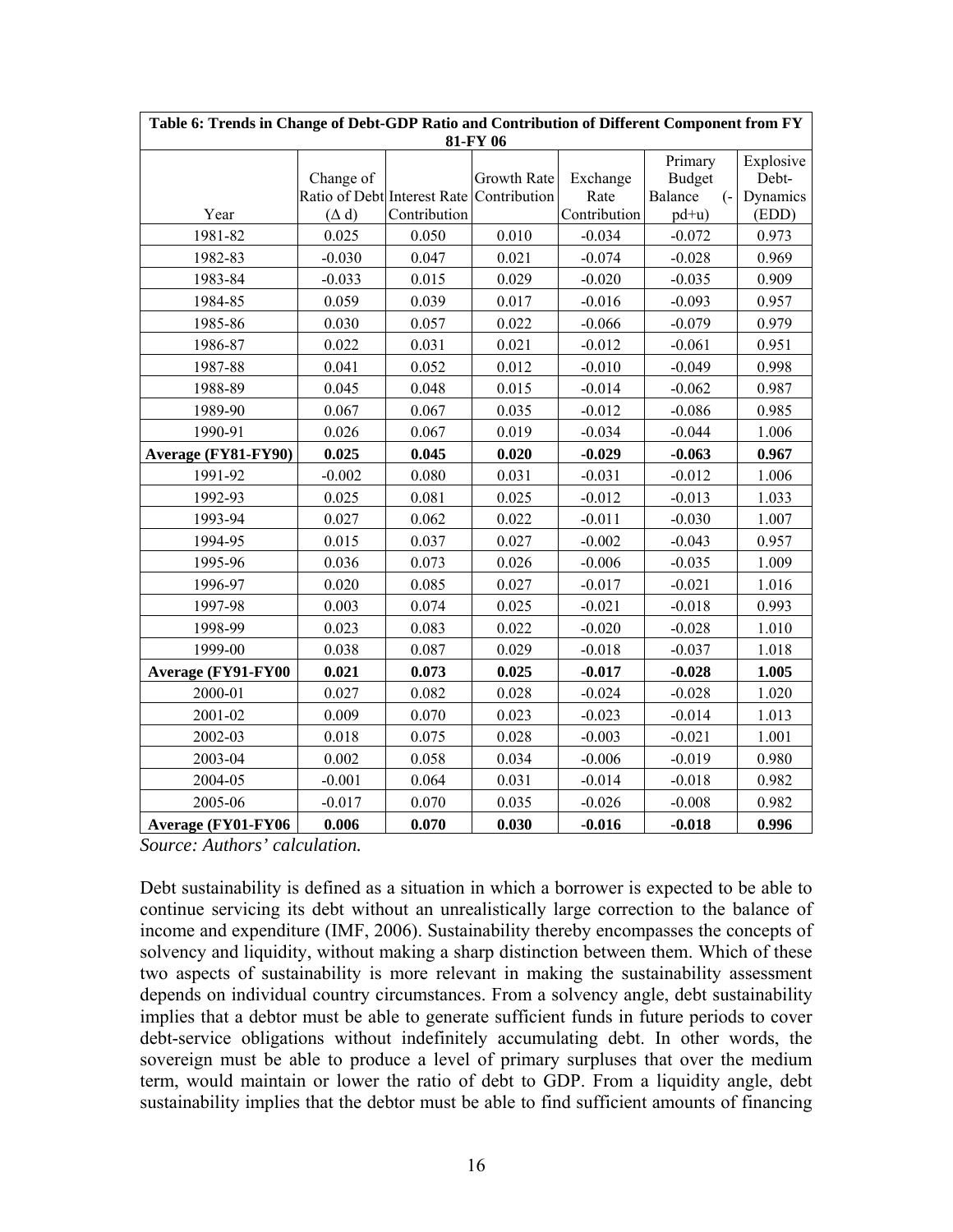in each period to close any financing gaps without having to resort to disorderly adjustment.

The underlying theoretical notion of fiscal stability and sustainability is that debt/output ratio would inexorably grow to explosive proportions if the real interest rate exceeds real output growth of the economy. Even if output growth exceeds the interest rate, persistent primary account deficits may lead to steady growth in debt/output ratio towards a limit where private savings may become inadequate to absorb the financing requirement of the Government. This necessitates adequate primary surpluses in the budget for maintaining long-term sustainability of the debt/GDP ratio (Bispham 1987, Blanchard 1990, Hamilton and Flavin 1986, Mason 1985, Spaventa 1987, referred in Pillai et al, 1997). However, mere stabilization of the debt/ GDP ratio is not a sufficient condition for fiscal stability if the level at which the ratio is stabilized is very high so as to affect the prospects of monetary stability and growth.

Another interpretation of sustainability of fiscal policy is ensuring Government's solvency constraint, which requires that in an inter-temporal budget constraint, the present value of future government revenues equals the sum of the outstanding debt and the present value of the future stream of expenditures. Buiter (1985) evaluated the Government as solvent when the present value of expected terminal net liabilities (i.e., indebtedness at the end of the planning horizon) is zero. If the real interest rate exceeds the long run growth rate, a sufficient condition for the solvency constraint to be satisfied is that the ratio of debt to trend output would remain bounded. The government can, however, be solvent even if its debt/GDP ratio grows unbounded, provided it is able to raise any non-distortion taxes in order to meet its expenditure obligations. But given the rising debt and the real interest rate exceeding the output growth rate, and ignoring seignorage revenue, the solvency condition eventually requires generation of primary surpluses at some point of time in the future.

In the Bangladesh context, the trends in primary deficits and debt /GDP ratio reveal that till now, the growth in debt/ GDP ratio did not pose any serious concern to stability of fiscal policy. Chart 1 indicates some volatility in the debt-GDP ratio, while fiscal deficit has been declining over time since the 1990s after adoption of fiscal consolidation in the early 1990s. The debt-dynamics turned more favorable during FY01-FY06 as compared with 1980s. The primary deficit and domestic debt as ratio to GDP, on average, declined to 2.70 percent and 49.52 percent, respectively during FY01-FY06 from 4.30 percent and 50.86 percent in FY91. Real interest-real GDP growth differential (r-g) was positive (0.5 percent) during the 1990s, which turned to negative (-.4 percent) during FY01-FY06.

In comparison with South Asian countries, debt-GDP ratio of Bangladesh is lower than that of India, Pakistan and Sri Lanka. Debt-GDP ratio for Bangladesh was 50.43 percent in 2001 while it was 55.92 percent for India and 148 percent for Sri Lanka. The ratio for Pakistan stood at 67.9 percent in 2004 (Table 6).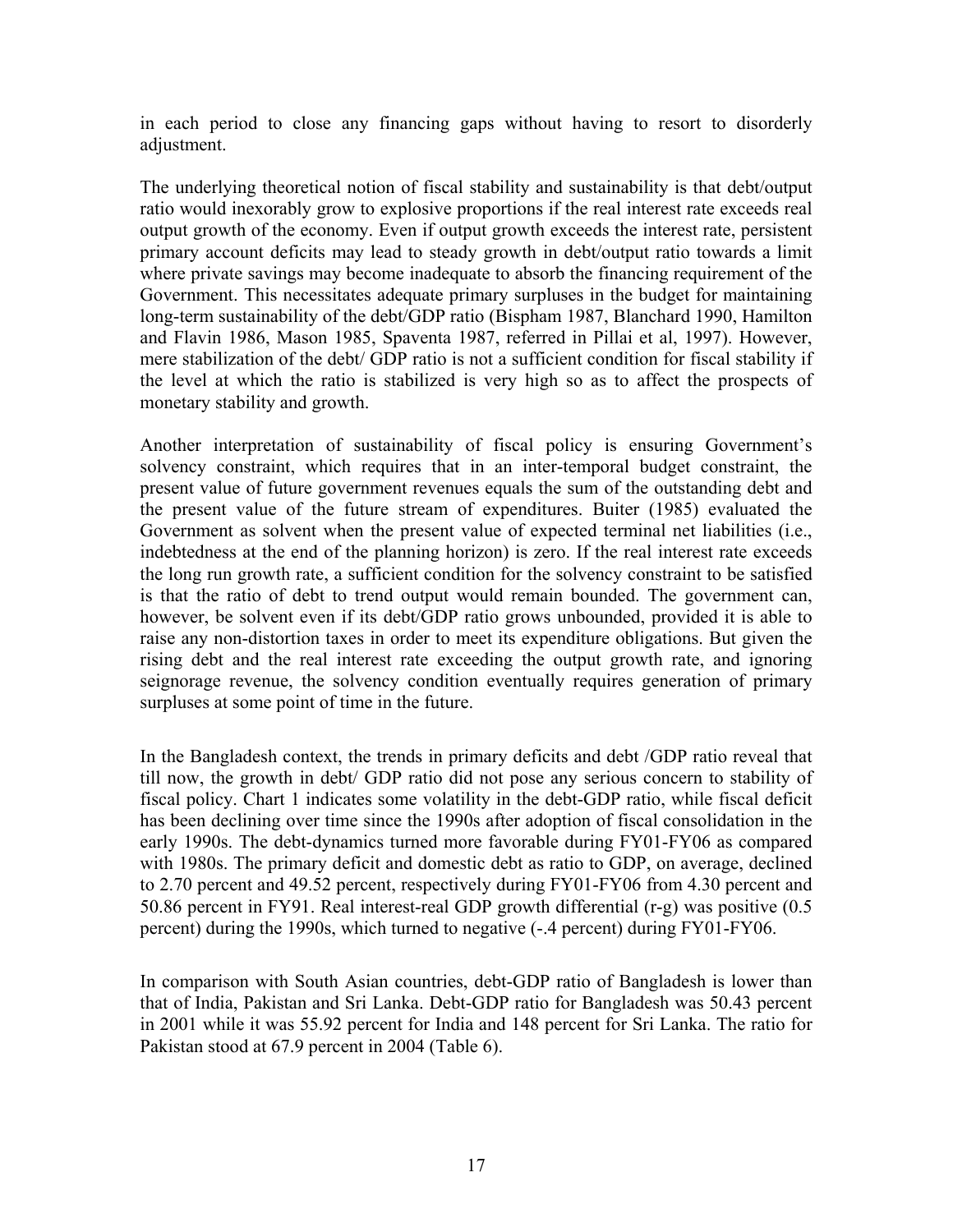The fiscal stabilization measures initiated during the nineties affected a sharper correction in primary account deficit so as to bring about a turn around in the public debt position during FY01-FY06. Considering the trend of present interest rate, GDP growth rate, exchange rate, inflation, burden of debt services, and debt dynamics, the present level of debt/GDP ratio would be of a little concern from the view point of sustainability of public debt in the medium term.

|      | Table 6: Trend in Debt-GDP Ratio for Some Selected Asian Countries, % |       |          |           |
|------|-----------------------------------------------------------------------|-------|----------|-----------|
| Year | Bangladesh                                                            | India | Pakistan | Sri Lanka |
| 1993 | 54.23                                                                 | 53.71 | 79.43    | 96.80     |
| 1994 | 57.37                                                                 | 55.63 | 0.00     | 94.86     |
| 1995 | 55.68                                                                 | 53.18 | 0.00     | 94.65     |
| 1996 | 49.68                                                                 | 51.03 | 0.00     | 92.34     |
| 1997 | 48.67                                                                 | 49.38 | 0.00     | 85.82     |
| 1998 | 45.66                                                                 | 51.12 | 79.08    | 90.84     |
| 1999 | 46.68                                                                 | 51.22 | 0.00     | 95.06     |
| 2000 | 50.51                                                                 | 52.72 | 74.67    | 96.90     |
| 2001 | 50.43                                                                 | 55.92 |          | 148.16    |
| 2002 | 53.85                                                                 | 60.14 |          | 105.54    |
| 2003 | 52.47                                                                 | 63.30 | 59.88    | 105.83    |
| 2004 | 52.26                                                                 | 62.92 | 67.9     | 98.82     |
| 2005 | 50.88                                                                 | 64.22 |          |           |
| 2006 | 50.86                                                                 | 62.17 |          |           |

*Source: IFS, IMF and authors' calculation, Hand Book of Statistics, RBI Note: Data for Bangladesh indicate end June.* 

### **V. Conclusion**

Bangladesh has been following a moderate expansionary fiscal policy since the 1990s for achieving sustained higher growth to reduce poverty and to meet MDGs. In the wake of persistent fiscal deficit along with trade deficit and savings-investment gap, debt has been accumulating over time. In this backdrop, the main objectives of the paper have been to: (i) review debt composition, debt financing and its implications, and (ii) asses and analyze of debt sustainability of Bangladesh. Data have been compiled from published documents and descriptive statistics have been used for trend analysis. For assessing debt dynamics sustainability, some equations have been estimated for the sample period of FY81-FY06. Major findings are summarized as follows:

- Total gross nominal debt-GDP ratio with some fluctuations stabilized at 51.05 percent, on average, during FY01-FY06 from 56.95 percent in 1980s. Domestic debt increased to 19.24 percent during FY01-FY06 from 13.38 percent in the 1980s, while external debt-GDP ratio declined to 32.74 percent during FY01-FY06 from 43.57 percent in the 1980s.
- Debt monetization through borrowings from Bangladesh Bank, however, grew faster, by 19.47 percent during the period FY90-FY06 as compared to 7.40 percent growth during FY74-FY90. As a result, reserve money and broad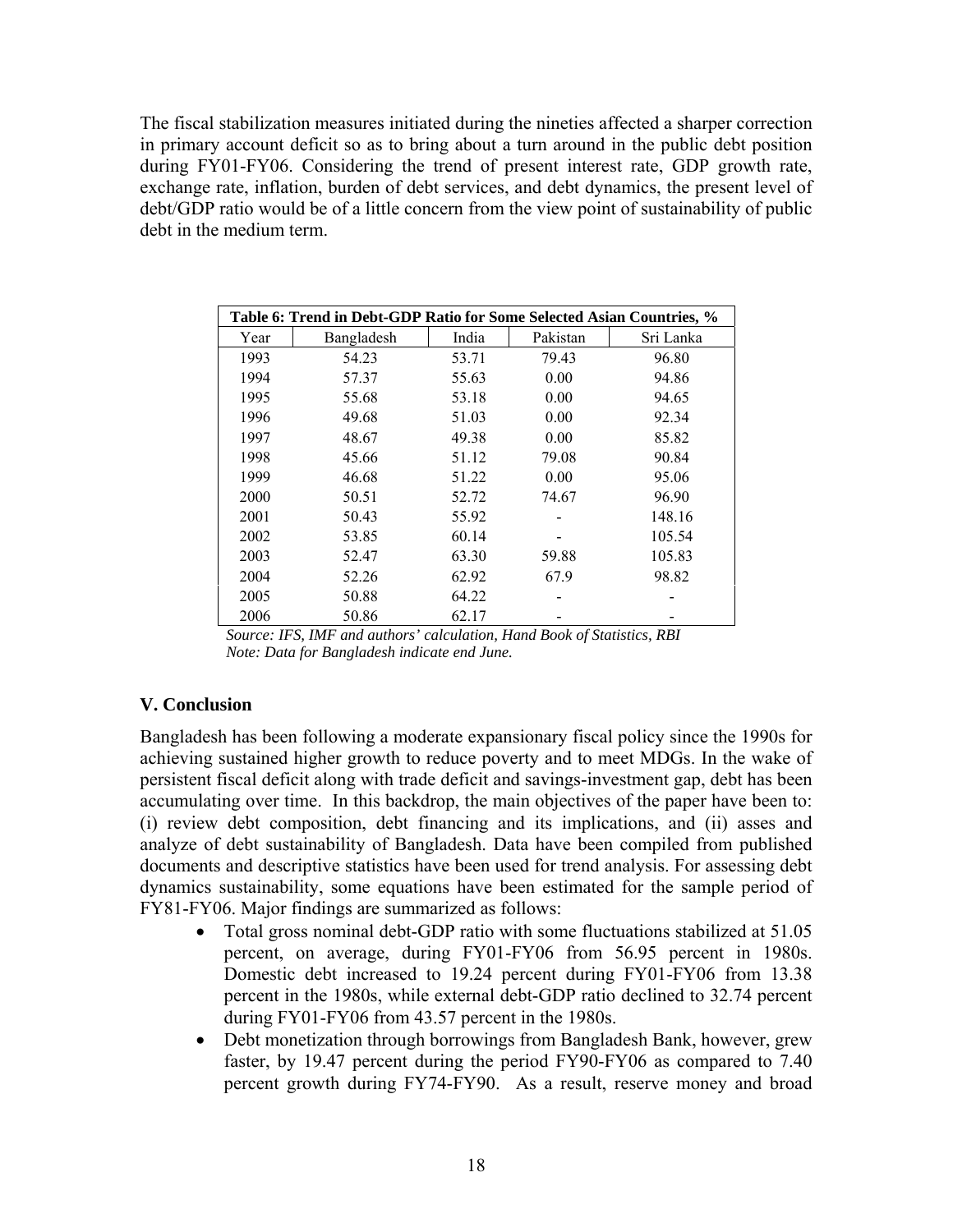money grew by 12.46 percent and 14.23 percent, on average, respectively during FY90-FY06.

- The share of the component of debt financing, i.e., borrowing from public and commercial banks, has been changing over time. The share of outstanding debt of NSD in domestic debt increased from 16 percent at the end of June 1990 to 46 percent at the end of June 2006. The share of DMBs, on the other hand, declined to 24 percent at the end of June 2006 from 53 percent at the end of June 1990.
- In the face of a relatively narrow-based capital market, a growing credit demand by private sector and in the virtual absence of the bond market, Government has increased debt financing through NSD certificates. Though expensive, it encourages private savings, as reflected in narrowing of the savings-investment gap.
- Interest payment on both domestic and external debt increased by three-folds to Taka 56.34 billion during FY01-FY06 as compared to the level of the 1990s, which is 20.14 percent of total revenue expenditure and 1.72 percent of GDP. Out of total interest payment, domestic interest stood at 45.67 billion during the period.
- In analyzing debt dynamics of Bangladesh, it is seen that interest rate, exchange rate, GDP growth, primary deficit and change of reserve money have combined affect in changing the debt stock. Estimated debt dynamics equations indicate that the interest rate component has exhibited stronger influence than that of the growth component in changing total debt stock during the sample period of FY81-FY06. Primary deficit and exchange rate depreciation also influenced in changing debt stock.
- Though there has been some volatility in debt dynamics during the whole sample period, explosive debt dynamics (EDD) coefficient during last three years indicate that debt dynamics was convergent. Considering all factors of recent debt-dynamics, it seems that debt-GDP ratio is sustainable.

To maintain sustained fiscal sustainability following policy measures may be addressed:

- Interest rates on NSD certificates be maintained to an extent such that real interest rates are well below the real output growth.
- Streamlining/rationalization of tax revenue and tax expenditure may be geared up in such a way that recent pace of reducing primary deficit may be continued.
- A rigorous research may be conducted to identify the relation between debt financing from the banking system and the possibility of crowding out of private sector investment in Bangladesh.
- There is an urgent need for greater coordination between monetary and fiscal policies for improving the primary deficit along with stable inflation, exchange rate and GDP growth to reach a long term sustainable path of debt dynamics.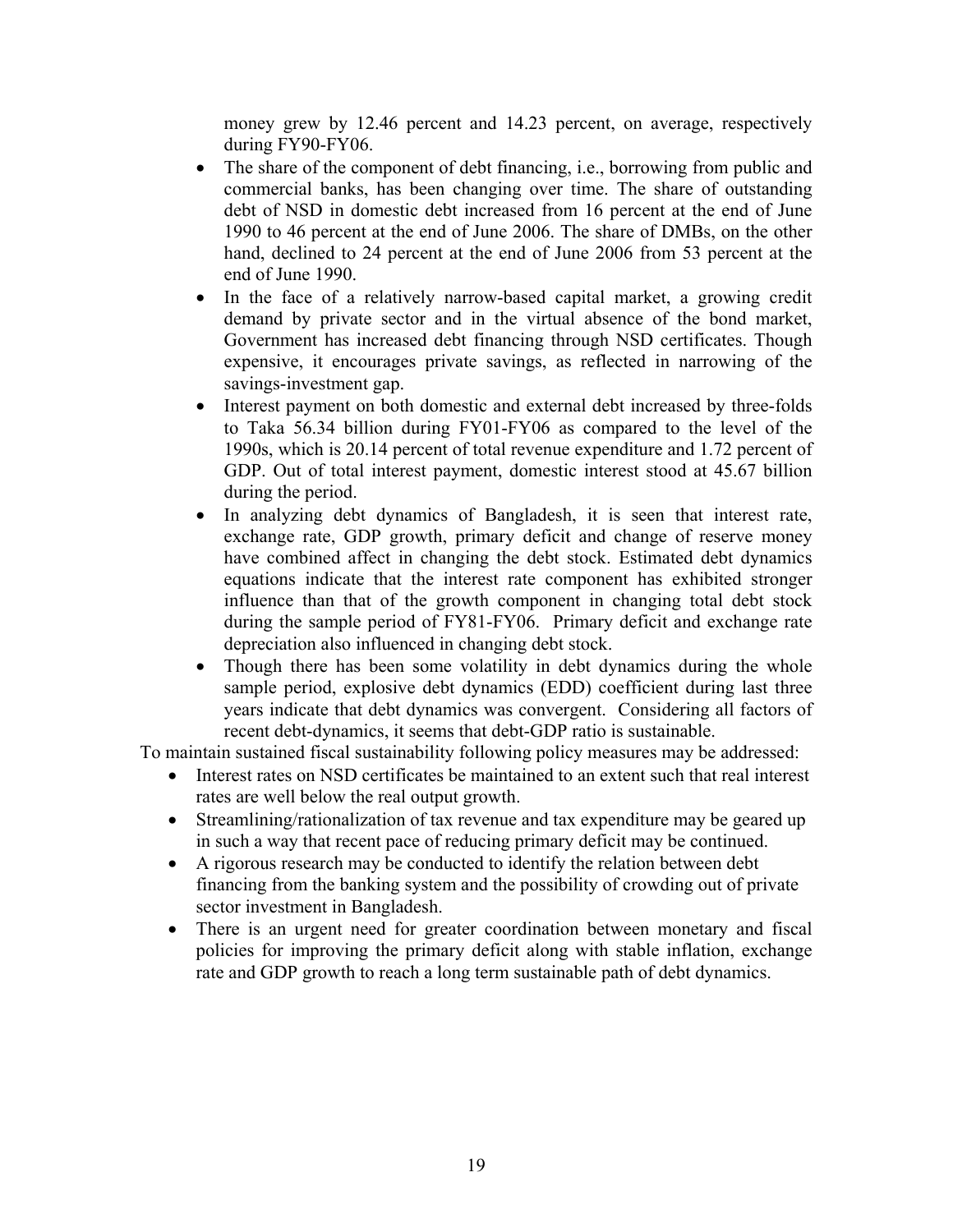#### **References**

ADB: Quarterly Economic Update, Bangladesh, September 2005.

Ahmed, Shamim and Md. Ezazul Islam (2006b), "Interest Rate Spread in Bangladesh: An Analytical Review", *Bangladesh Bank Quarterly*, April-June , 2006, PP. 22-28.

, (1996a), 'The Monetary Transmission Mechanism in Bangladesh: Bank Lending and Exchange Rate Channels, Working Paper Series: WP0702, PAU, Research Department, BB, Dhaka.

BB: Bangladesh Annual Report, (Various Issues), Bangladesh Bank, Dhaka.

BB: Economic Trend, (Various Issues), Bangladesh Bank, Dhaka.

BBS (1993): Twenty Years of National Accounting of Bangladesh, Bangladesh Bureau of Statistics, Dhaka.

Bilquees, Faiz (2003), "An Analysis of Budget Deficit, Debt Accumulation, and Debt Instability," *The Pakistan Development Review,* Volume 42 No. 3 pp. 177-195.

Bispham J.A (1987), ' Rising Public Sector Indebtedness: Some More Unpleasant Aritmetic' in Boskin et al (eds.), Private savings and public debt, basil Blackwell, USA.

Blanchared, Oliver et al (1990), 'The Sustainability of Fiscal Policy: New answers to an old question', *OECd Economic Studies*.

Buiter, W. H.( 1985), A guide to Public Sector Debt and Deficits, Economic Policy, pp. 14-79.

Dornbush, Rudiger and Stanley Fischer (1990). *Macroeconomics*, 5<sup>th</sup> Edition, McGraw-Hill: New York.

DSE(2006): Monthly Review, Vol. 21, No. 6, June 2006, Dhaka Stock Exchange, Dhaka.

Romer David (2006), *Advanced Macroeconomics,* 3rd edition, McGraw-Hill: New York.

RBI (2006): Handbook of Statistics on the Indian Economy, Reserve bank of India, Mumbai. India.

GOB (2005): Flow of External Resources in to Bangladesh, Economic Relation Division, Ministry of Finance, and Dhaka.

GOB: Economic Review, (Various Issues), Ministry of Finance, Dhaka.

GOB: National Savings Directorate, Ministry of Finance, Dhaka.